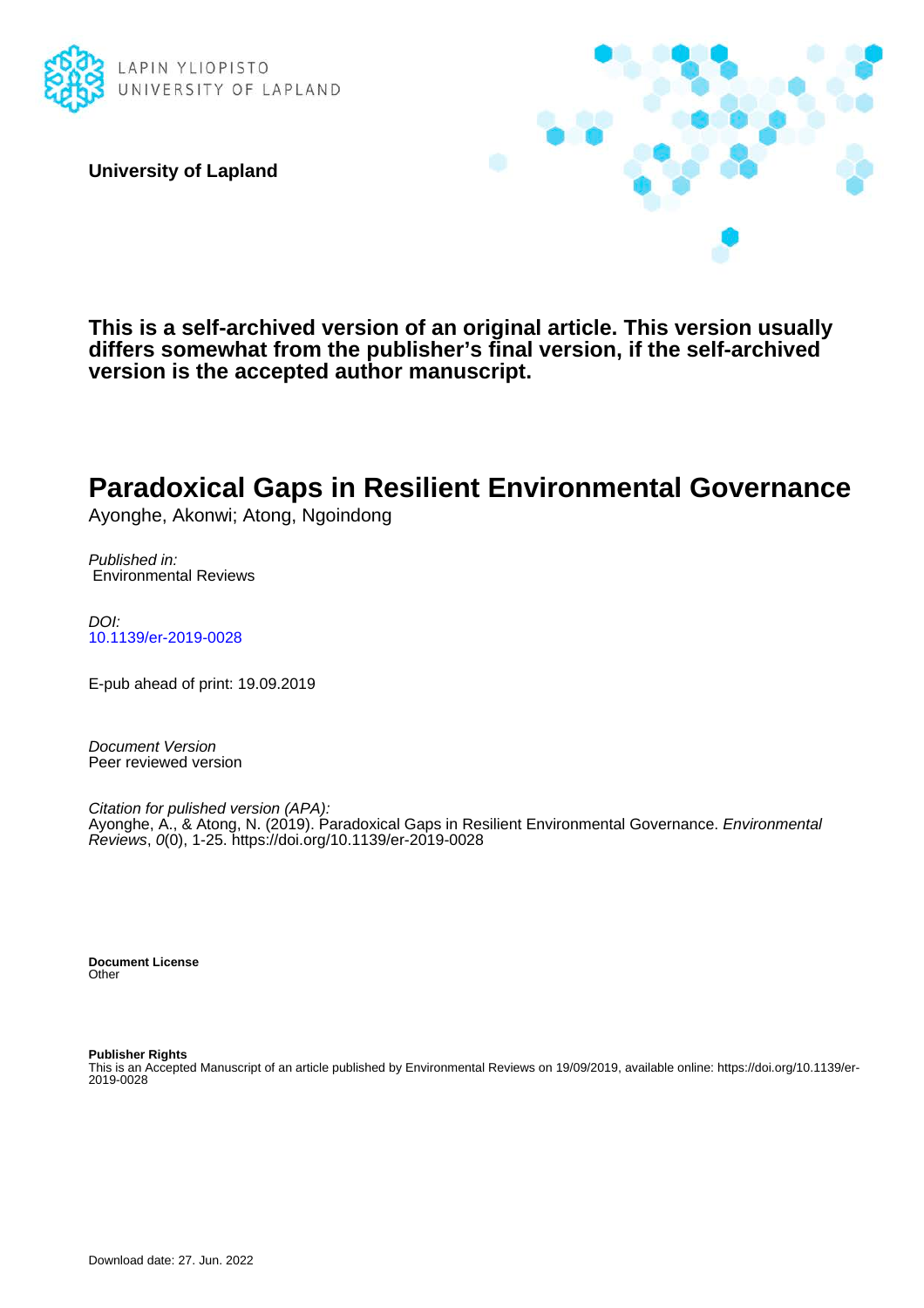Paradoxical Gaps in Resilient Environmental Governance

Ayonghe Akonwi Nebasifu. Researcher, Anthropology Research Group - Arctic Centre Rovaniemi; Communities & Changing Work programme, Graduate School – University of Lapland. P.O. Box 122, FI-96101 Rovaniemi, Finland. Email: aayonghe@ulapland.fi Ngoindong Majory Atong. Social Anthropologist. Department of Sociology and Anthropology, University of Buea. P.O Box 63 Buea, southwest, Cameroon. Email: ngoinmaj@gmail.com

Word count: 6635

## Abstract

Over the last few decades, resilience and its related practices have been at the core of responding challenges in the Global South and North. We should, however, be conscious of its gaps for many reasons. First, environmental plans not attuned to local traditions can create cultural conflicts. Second, the politicised nature of international agreements poses unintended consequences as societies find it hard to engage in such agreements. Third, uncertainties about changes in socio-ecological systems reduce people's adaptive capacity. Without an awareness of these inconsistencies, policymakers risk impeding societies' adaptation to environmental change. By doing a systematic review of articles from academic and policy publications, this paper explores repercussions for environmental governance, illuminating key concerns in protected areas, climate change policy, and hydropower systems.

Keywords: Anthropology, Paradox, Resilience, Environmental Governance, Protected Areas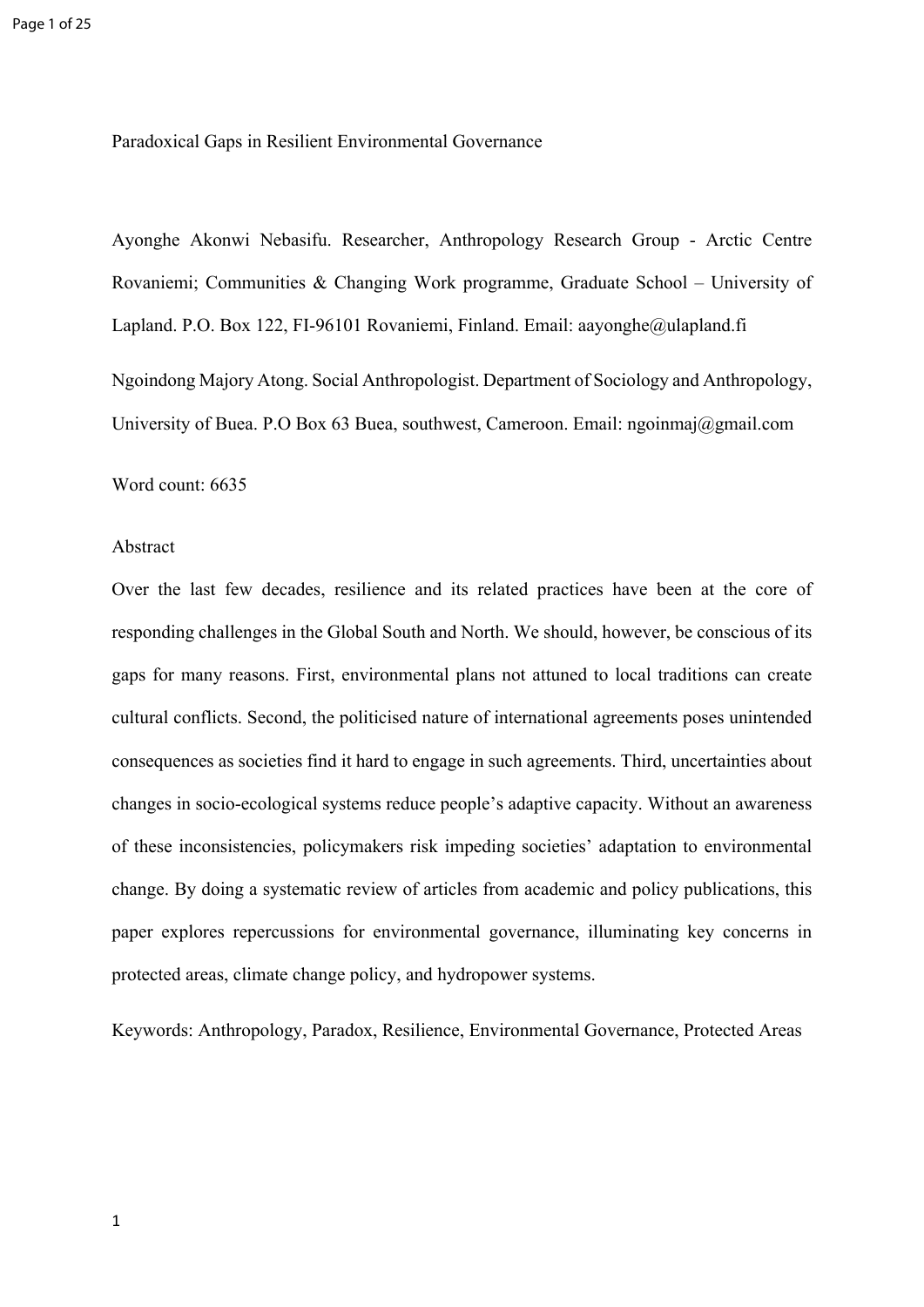## 1. Introduction

Resilience is a concept of many system characteristics, involving varied meanings in diverse disciplines (Hosseini et al. 2016). In the natural sciences, resilience has long existed since the late 1880s as a concept that describes adaptation to challenges posed for engineers in complex sociotechnical systems (De Weck et al. 2011). Since then, other studies in the last third of the twentieth century have adopted resilience as a theory (Smyntyna 2016). Further, the last two decades have seen Anthropologists engage in community resilience to address comanagement systems and economic growth in communities (Brockington et al. 2018; Nadasdy 2007). In this paper, however, we focus on the socio-ecological context of resilience and related processes, i.e. the ability of a system to maintain its basic function and structure despite disturbances, and, the challenge of servicing existing system demands without jeopardising the potential to meet future needs (Walker and Salt 2012).

This paper offers a perspective on paradoxical gaps in resilience and related practices of environmental governance, and suggest an anthropological basis for which we can address such outcomes. Consistent with the views of Cunha and Putnam (2019), the 'paradoxical gap' refers to cases where practices that should enhance success simultaneously lead to a downfall. Consider the example of governance – a practice that designates norms, rules, and standards for institutions and actors around the globe to negotiate and make decisions about what knowledge can be valid, useful, and applicable to conditions of the society and environment (Chiapella et al. 2019). Instead, the use of resilient action through environmental governance often attempts to propose approaches, models, and predictions about the dynamics of socioecological systems with the assumption that changes in these systems are similar (Cote and Nightingale 2012), and consequently, some communities face difficulties acculturating with environmental plans (Tilt and Gerkey 2016; West et al. 2006). We discuss examples of the above gaps under three shortcomings: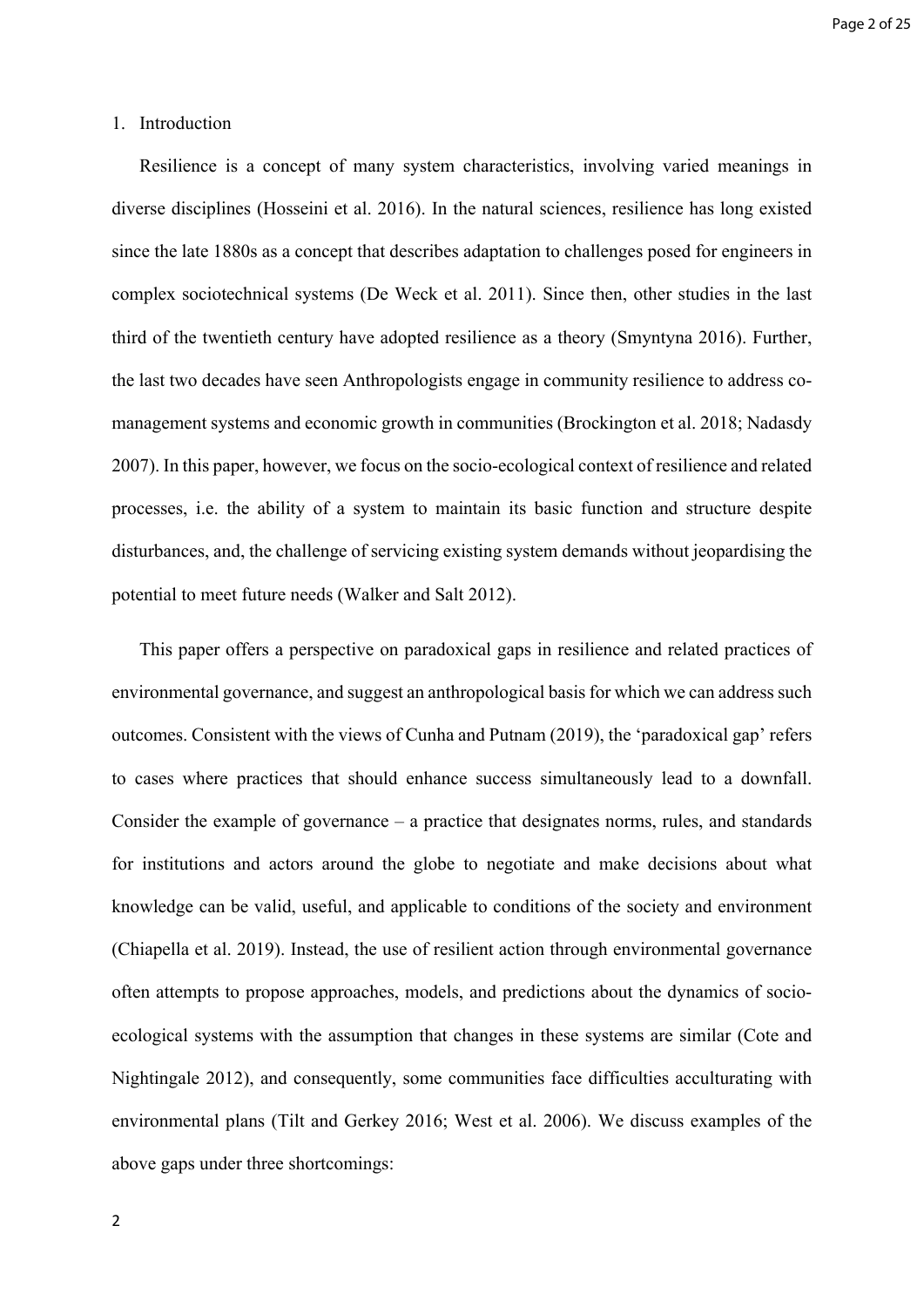First, the use of environmental plans not attuned to local traditions and its impact on cultural conflicts. Here, resilient approaches of responding to challenges in current systems through large scale agreements/programs/policies on regional or local conditions may lead to unintended consequences that contradict the very notion of resilience. For example, a number of scholars debating the impact of conservation plans for protected areas have shown how local people become victims of policies that were initially meant to enhance their knowledge and rights to land use (Goldman 2011; Massé 2018; West et al. 2006). Similarly, studies have observed undesirable impacts of environmental plans on local people where controversial hydro-power projects involuntarily displace minority groups (Moreira et al. 2019; Tilt and Gerkey 2016) while distorting water access for irrigation (Hennig and Harlan 2018).

Second, the politicized nature of international agreements have at times, reduced the political will for local people to engage in environmental action. One explanation to this claim is that while examining the political dimension of resilience through governance helps provide coping strategies for socio-ecological systems, it offers long-term actions that are hard to attain. This problem intensifies, along with the lengthy time intervals between human action and environmental effects that often extend beyond a single generation (Underdal 2010). Another cause for the politicized nature of agreements comes from the allegation that various actors legitimize their activities by using different metrics in decision-making which inherently ignores some risks factors and favours others through temporal and spatial scales (Rozance et al. 2019).

Further evidence suggest that unequal forms of decision-making are largely responsible for the inequalities in the social power of urban communities and their vulnerability to climate change (Grabowski et al. 2019). An example of this decision-making follows in the recent UN Intergovernmental Panel on Climate Change (IPCC) special report that calls on nations to limit temperature rise at 1.5ºC by 2030. It proposes a scientific method (Carbon budget) for nations

3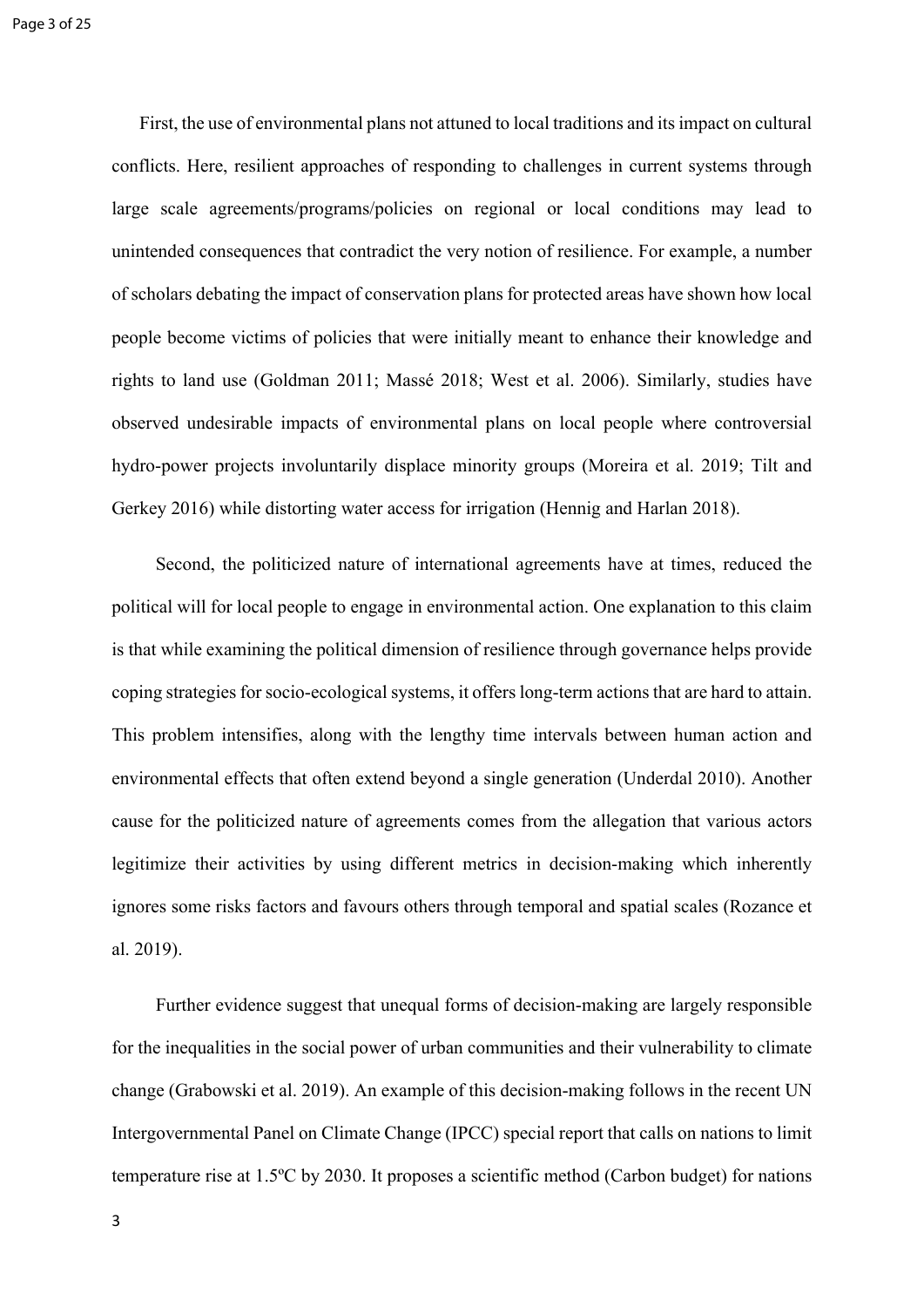to use in reducing non CO2 gasses (such as nitrous oxide and methane) to CO2 equivalents, without a proper consideration of the distinct mitigation pathways that non CO2 gasses have (Steffen 2018). See also Australia's policy on greenhouse emissions (Kousser and Tranter 2018), political scepticisms about mainstream climate science in USA (Mooney 2012), and practices of 'green grabbing' (Batterbury and Ndi 2018). This adds complexity to agreements on climate change mitigation.

Third, there are uncertainties about changes in socio-ecological systems which in effect, decreases people's adaptive capacity. Recent evidence suggests that rapid changes in ecosystems are reducing the adaptive capacity of humans (Fernandez-Llamazares et al. 2015). In this situation, environmental action might not completely remedy human-induced environmental problems because the speed of change makes it hard for knowledge systems to adjust. Without a critical understanding of these consequences, we risk applying resilient measures that perpetuate problems in communities (Weichselgartner 2015).

Therefore, our premise is that, knowledge about the above unintended consequences of environmental action will enable researchers, advocates and specialists to rethink alternative options for adaptation and sustainability in a world of change. The subsequent paragraphs examines how resilient action can be contradictory. We support our arguments using casespecific examples including; protected areas, climate change, and hydropower systems.

The later part of this paper revisits a number of studies in order to propose an anthropological direction for sustaining the resilience of knowledge systems. In doing so, we incorporate scholarship on anthropocentrism (Fellows 2019; Jennings and Hoffman 2019) – for recognizing the constructive role of social sciences in transforming knowledge systems. Further, we borrow ideas from recent literature on urban resilience (Feagan et al. 2019; Grabowski et al. 2019), adaptation planning (Rozance et al. 2019), and governance (Chiapella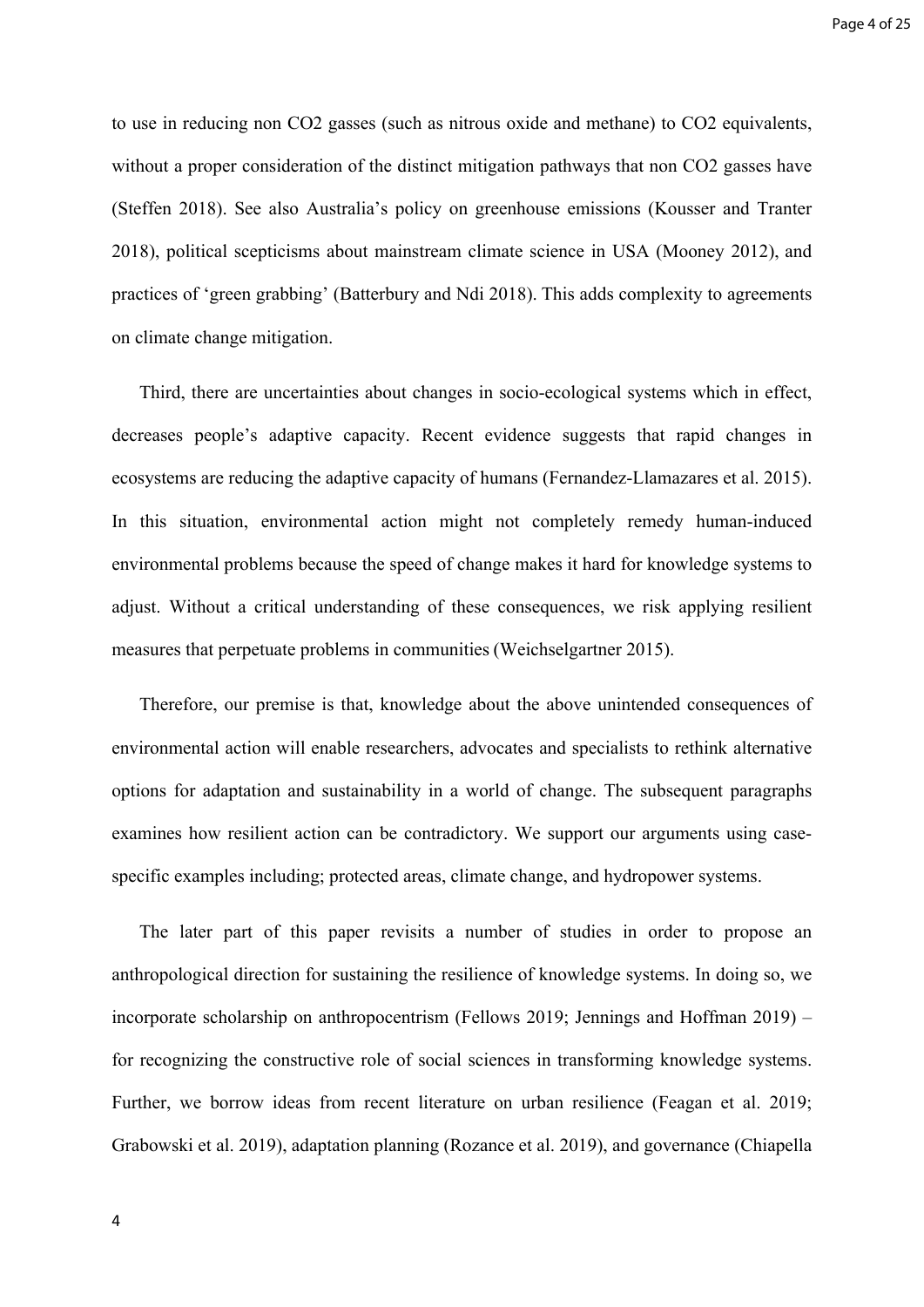et al. 2019). We make three suggestions for this anthropological direction: (a) improving the effectiveness of international frameworks, (b) balancing between science and public opinion through decision-making, and (c) incorporating social aspects of knowledge towards adaptive development.

### 2. Resilient environmental governance and the paradoxical shortcomings

Over the last few decades, the world has experienced environmental change at many levels, involving biodiversity, climate, and landscape transformation, although widely contested in a recent study that indicates anthropogenic factors having been influential thousands of years ago (Roberts 2019). However, since the 1980s there has been an increasing awareness for the need to address environmental problems. In 1981, the Food and Agricultural Organisation (FAO), International Union for the Conservation of Nature (IUCN), World Wildlife Fund (WWF), and United Nations Environmental Programme (UNEP), initiated the World Conservation Strategy (WCS), to ensure that humans sustainably use ecosystems (MacKinnon 1986). Other agreements exist to cope with environmental change, from the 1992 UN Convention on Biological Diversity (CBD), the 1992 UN Framework Convention on Climate Change (UNFCCC), to the 2015 Paris Agreement aimed at reducing greenhouse gases. Although these platforms have become instrumental for societies recovering from challenges, they inadvertently produce avenues that limit the adaptive capacity of communities around the world.

In other words, while international agreements adopt governance approaches from global to national and sub-national levels as a way to cope with environmental variability, they indirectly create cross-level power imbalances (Gregorioa 2019). Coupled with the fact that industrialized and emerging economies (G20 States) are at the forefront of global decisionmaking, a less commitment among these States paradoxically reduces the coping ability of less industrialized countries. See for instance, the U.S. president, Donald Trump's formal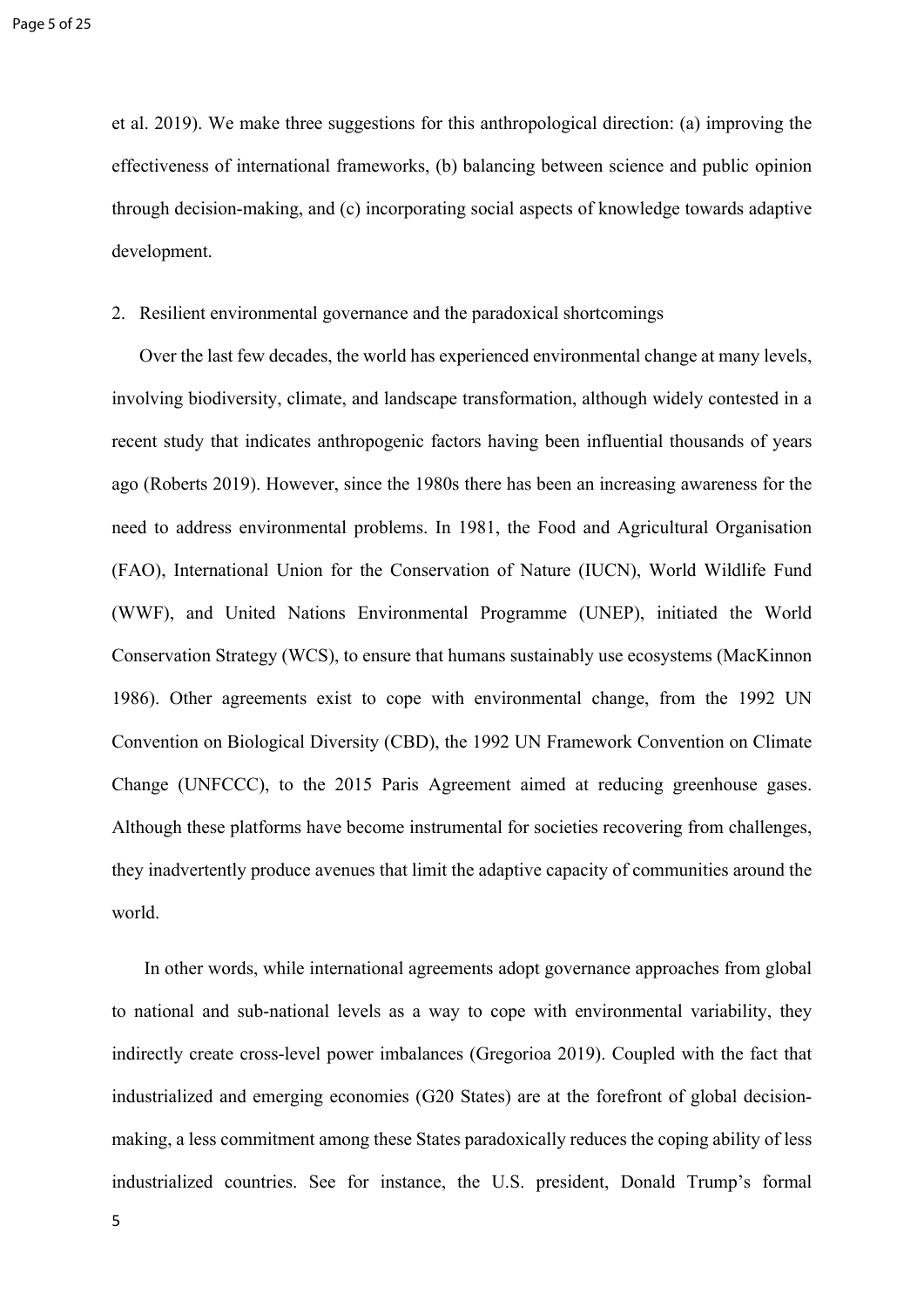declaration of withdrawal from the Paris Agreement (Zhang 2017): a political move that arguably affects budget cuts in American climate change research, environmental and humanitarian foreign aid, and the cancellation of donations from the U.S. multilateral environmental fund, just to name a few.

There has been less desire for some nations to maintain their commitments in combating climate change, in spite of G20 countries' pledge to reduce emissions in greenhouse gases below the 2ºC target by 2030, as demonstrated by a recent report showing that global emissions are at a historic level of  $53.5$  GtCO<sub>2</sub>e (UNEP 2018). Accordingly, only 57 countries representing 60% of global emissions are on track to meeting the 2ºC target. Some of the countries not on track include Canada, Australia, USA, Republic of Korea, South Africa, among others (UNEP 2018). This might be due to geopolitical circumstances.

China, for instance, a G20 member with more than 1.40 billion people is creating resilience plans to strengthen both its industrial base and global economic power. In recent decades, we have witnessed the intensification of Chinese investments on natural resources in Africa. China exploits domestic resources from Africa to fuel industrial development at home. While China experienced between 8% and 12% of stable economic growth in the last two decades, it has rapidly negotiated investments on Africa's natural resources (Mol 2011). In 2006, petroleum alone accounted for 62% of Chinese imports from Sub-Saharan Africa, including countries like Sudan, Angola, Equatorial Guinea, and Nigeria.

In addition, agricultural raw materials such as wood, cotton, oil seeds, and tobacco comprised 7% of Chinese imports, from Cameroon, Gabon, Equatorial Guinea, and Congo DR. On the other hand, Africa is embarking on expanding trade relations with foreign countries. Ironically, the African continent gets 85% of imports from Chinese manufactured goods, including textile, machinery, and consumer products, which are often of low-quality standards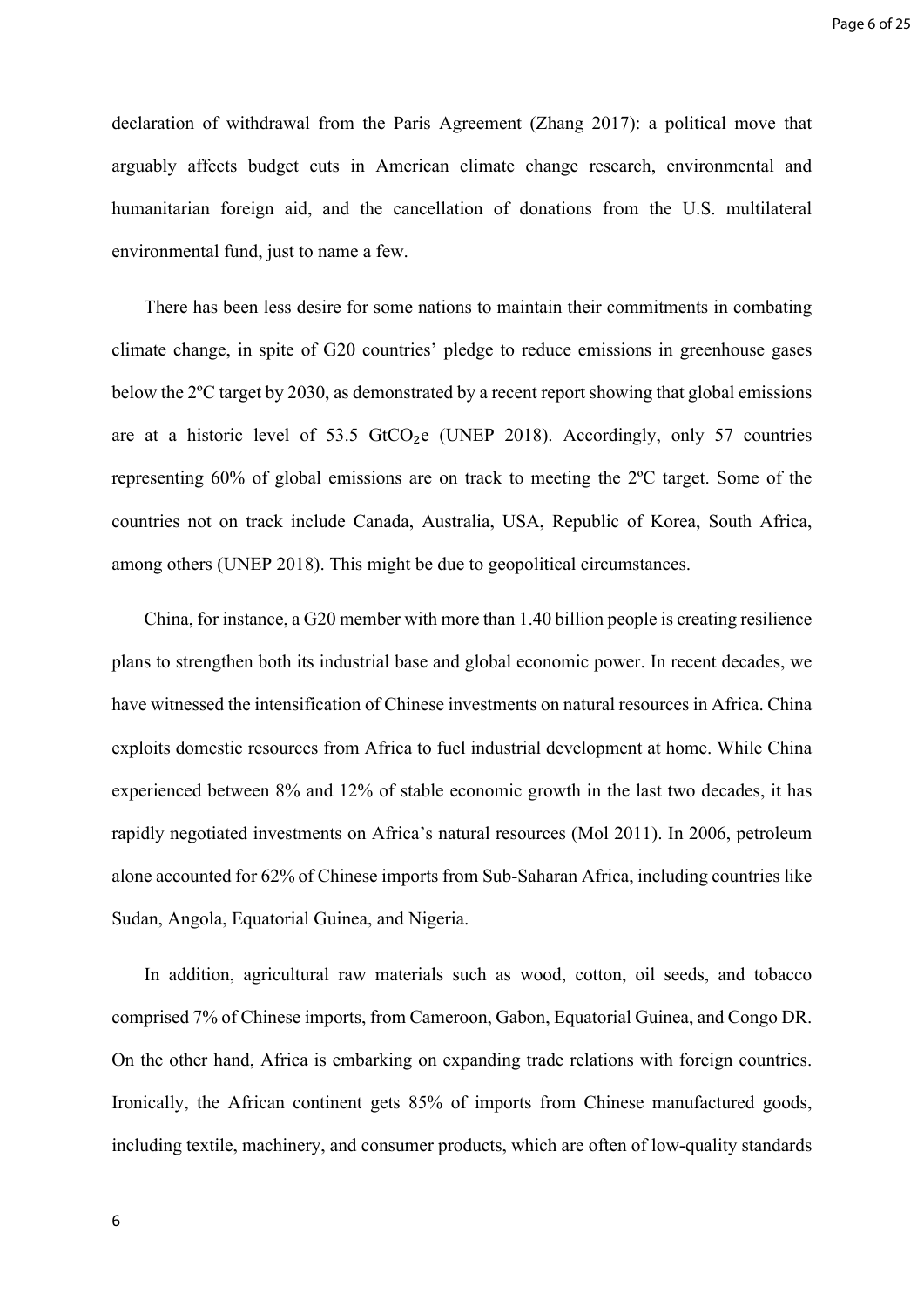(Mol 2011). We see here that while resilient environmental governance at a global level aims at strengthening coping strategies for communities, it does so at the detriment of other nations.

## *2.1. Protected areas and people*

In November 1988, UNEP's Ad Hoc Working Group of Experts on Biological Diversity introduced the idea to have an international convention on biodiversity. This became official at the 1992 Earth Summit in Rio de Janeiro, Brazil, when the UN Convention on Biological Diversity received 168 signatories from member States which entered into force in 1993. Since then, there have been supplementary agreements like the 2010 Nagoya Protocol to promote conservation and sustainable use of biodiversity through fair and equitable sharing of genetic resources. The Conference of the Parties (from COP1, 1994 in Bahamas, to COP14, 2018 in Egypt) is also accelerating actions to reduce global destruction of biodiversity.

What seems peculiar to the above efforts is that, at regional, national, and subnational levels, environmental plans for protected areas, are often at odds with the traditions of local people. This has recreated new controversies. Over 105, 000 protected areas around the world covering 20.3-21.5 million  $km_2$ , of which about 16.8 million  $km_2$  of global terrestrial land, and 6.4 million km₂ of marine areas are protected (West et al. 2006). The former category of protected areas imposes restrictions on human use and occupancy. These restrictions affect people living in and around protected areas, and persons displaced by the management of these areas, raising conflicts and tensions of land use rights.

For instance, Guatemalan's Maya Biosphere Reserve adopted IUCN guidelines with plans for displacement and land use restrictions between 1993 and 2003, for persons living in its Core and Multiple-use zones (McNab and Ramos 2007). This led to resistances among 'illegal colonists' who re-colonized areas against the Guatemalan government. In the meantime, conservation needs are lost to the benefit of wealthy landowners with commercial interest on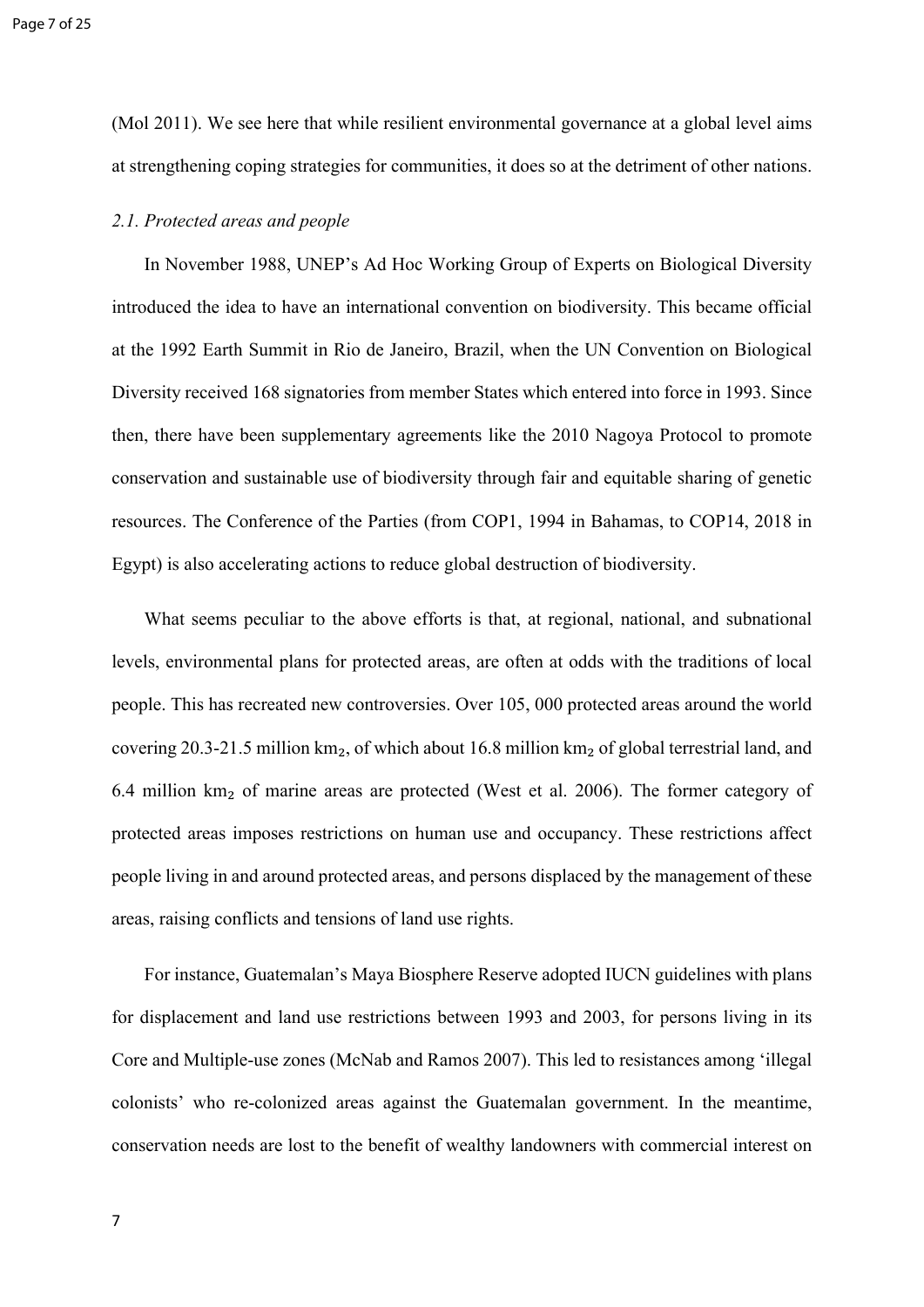using the land for cattle production void of biodiversity protection. Similarly, the rhino poaching hotspot in Mozambique-South Africa borderlands shows the politics of 'antipoaching' having negative social implications that alienate people living around protected areas (Massé 2018). Moreover, anti-poaching has been criticized for its use of militarized response on local people and for jeopardizing ecological management activities. The Maasai of the Manyara Ranch in Monduli, northern Tanzania, after being excluded as knowledgeable participants in decision-making about conserving land that 'belongs' to them on which they depend for livelihoods, have come to strongly resent conservation status of the area (Goldman 2011).

As protected areas expand we see other paradoxical gaps. About 32.8% of protected areas globally are under intense human pressure, of which 55% were designated prior to the 1992 UN Convention on Biological Diversity are undesirably affected (Jones et al. 2018). So called 'paper parks' are of particular interest to our argument. In Doñana National Park, a Natura 2000 site, in Andalusia, southern Spain, there are constant environmental plans diverting water from the Guadalquivir River to enhance agricultural production. This area represents one of Europe's most important wetlands and home to millions of migratory birds. This ecosystem is under significant threat from dredging the riverbed, intensive agriculture, and illegal strawberry farming, causing water pollution and fragmentation. Environmental governance is equally threatening the Białowieża forest: A Biosphere Reserve and UNESCO World Heritage Site at the border between Poland and Belarus. In 2016, the Polish environment minister approved plans to provide wood for local people, by increasing logging in the Białowieża forest – a plan that led to endangering valuable species and habitats (Leemans 2017). These examples show how plans to govern protected areas produce unintended consequences which are unsustainable to the natural environment.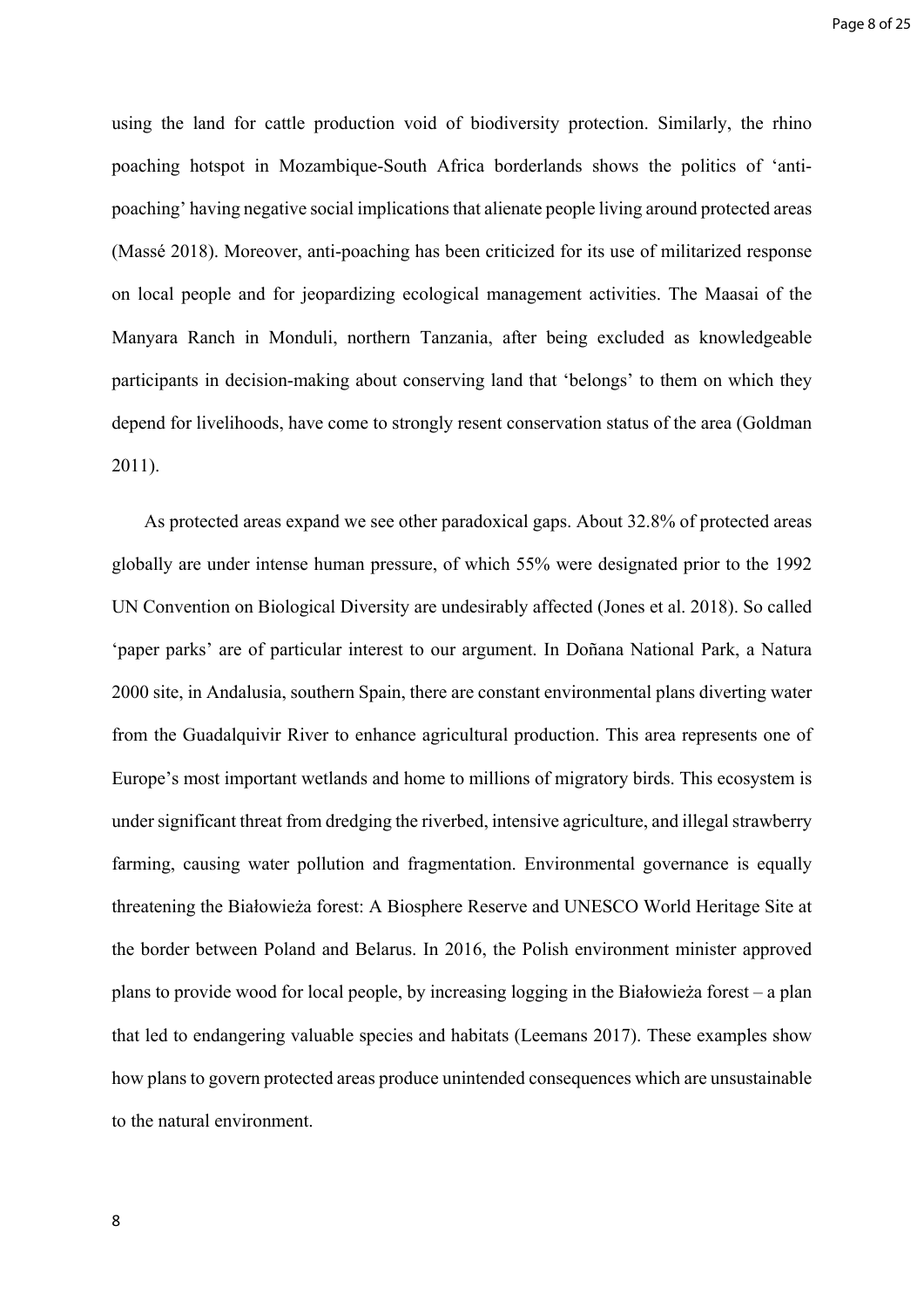# *2.2. The politicalize context of climate change*

To an extent, the political setting of resilience through environmental governance, introduces goals that are hard to achieve due to the politicized nature of climate change. For example, from the influence of political leaders, human uncertainty about environmental change, credibility problems in global policies, to public opinions about climate change mitigation (Kousser and Tranter 2018; Nemet et al. 2017; West et al. 2006). This situation distorts the substantial focus of sustainability.

For instance, renewable energy reforms and emission trading plans have been at the centre of Australian politics in recent years. Based on scientific evidence, the Climate Change Authority proposed a target of 45-65% emissions reduction for 2030, in the best interest of Australia and comparable to other countries. Yet, recent analysis show that Australia's Federal Government ignored expert advice and will unfortunately not meet its target (Steffen et al., 2018). With divisiveness among members of major parties, Australia's emissions continue to rise in the absence of a credible climate policy (Steffen et al. 2018; Kousser and Tranter 2018).

Moreover, in leading industrialized nations like USA, we see political polarizations over the accuracy of human induced climate change between Republicans who are skeptical of mainstream climate science, and Democrats who embrace scientific reports (Mooney 2012). This questions the extent to which nations get convinced of anthropogenic factors in global warming and are willing to support climate action. In February 2019, Congresswoman Ocasio-Cortez introduced the Green New Deal (GND) to address long-term decarbonisation plans to transform 100% of the U.S. economy's power demand to clean, renewable, and zero-emission sources of energy (Friedman and Thrush 2019). Indecisiveness about the deal's 'workability', politically and economically, is polarized among Congressional Democrats and Republicans. From an institutional perspective, while the deal looks into minorities and economically challenged communities, it poses difficulties for States like West Virginia, Pennsylvania,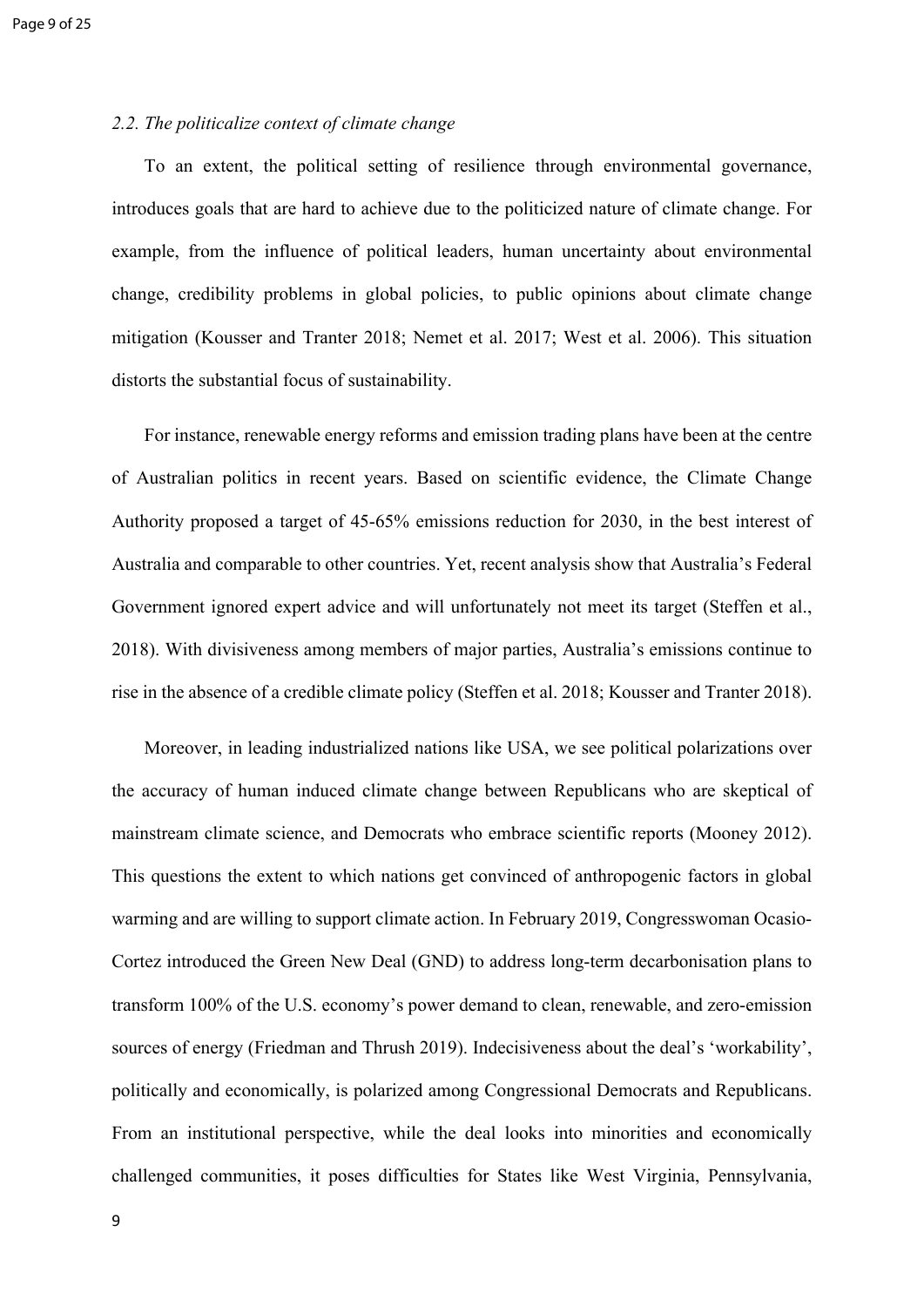Kentucky and Ohio that heavily rely on fossil fuel-based industries, i.e. heavy manufacturing and coal, for jobs and tax revenue - although recent years have seen the rise of grass roots engagement in protest against climate change laws, such as, the *Sunrise Movement* in USA (Nayeri 2019).

### *2.3. Uncertainties surrounding hydropower projects*

Rapid socio-ecological changes in societies make it harder for people to adapt to environmental change (Fernandez-Llamazares et al. 2015). At multiple-levels of governance, adaptation to new information and natural events requires credibility of long lifetime plans, future commitments, and incentives for investment in innovations (Nemet 2017). Paradoxically, resilient plans to reduce  $CO<sub>2</sub>$  emissions through investment in low Carbon energy infrastructure increases weather variability with growing safety concerns, as was the case of post Japan's Fukushima disaster in 2011 (Ranzani et al. 2018). Consequently, nations are adopting economic policies towards other renewable sources of energy, such as hydropower, particularly towards a low carbon footprint (Degefu et al. 2015) – a view, however, contested in the work of Barros et al. (2011) regarding the tendency for hydroelectric reservoirs to emit CO2 and methane.

In spite of this move, there are several contradictions of hydropower, ranging from environmental disasters, clashes over nature conservation areas, to the displacement of people. Natura 2000 sites cover about 18% of European Union (EU) territory, and strictly protected by the European Commission. As countries continue to strive at meeting their emission reduction targets, an increase in renewable energy projects tend to threaten conservation areas (Jackson 2011). At the Tarcu Mountains in Romania, a local environment agency issued permits to NGOs for three hydropower projects, violating measures adopted in an assessment report of the National Energy Strategy prohibiting the development of hydropower projects in Natural 2000 sites (Leemans 2017). WWF officials strongly denounced these projects.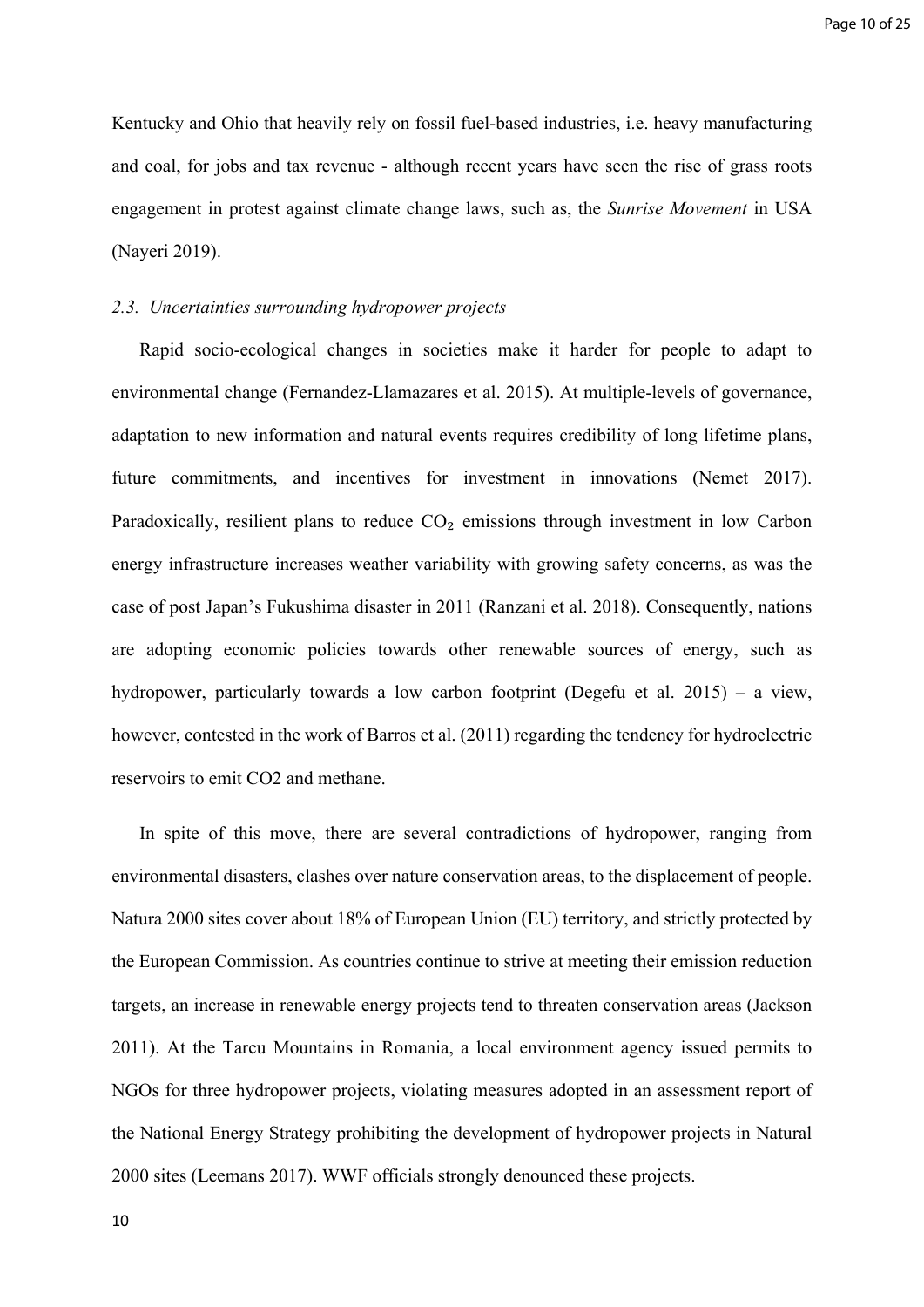Furthermore, the construction of Sabor dam for generating hydroelectric power, northeast Portugal, is located in Natura 2000 sites. The European Commission condemns this project for risking critical habitats of endangered bird species like the Bonelli eagle, black stork and golden eagle (Jackson 2011). Likewise, plans for the Cardiff-Weston Barrage in UK's Severn estuary, a potential source of renewable energy, came under critique from the European Commission for reasons of risking valuable ecosystems (Jackson 2011).

We also see a paradox in the displacement of people from their land to create hydropower dams. China, one of the world's most populated country witnessing rapid growth in energy demand, has close to half of the world's over 90 000 large dams(Grabowski et al. 2018), some of which are vital for flood protection, irrigation, and hydroelectric energy (Tilt and Gerkey 2016). With the construction of dams, significant amounts of social capital get lost by displacing minority groups. For instance, at the Mekong River, southwester province, Yunnan, is one of China's thirteen fundamental hydropower bases. The area represents a strategic location: having a rich biodiversity; home to about 20 of China's ethnic groups; its lower and middle segment at Mekong support agriculture and fishing for several people, including persons in Southeast Asia's downstream countries of Vietnam, Thailand, Myanmar, Cambodia, and Laos.

In 2010, about 50 000 people were resettled in the area following the completion of four dams (Tilt and Gerkey 2016). Some of the outcomes relate to what Hennig and Harlan (2018) call 'over-development of small hydropower', i.e. where reduced streamflow and unstable electricity generation triggers an increase in environmentally destructive mineral processing and reductions in irrigation water access. In the same way, Tilt and Gerkey (2016) observed displaced farmers who lost farmlands, with difficulties of building replacement houses, and an increase in the cost of building materials. This reduces the robust nature of networks farmers relied on for labour tasks, crop production and marketing.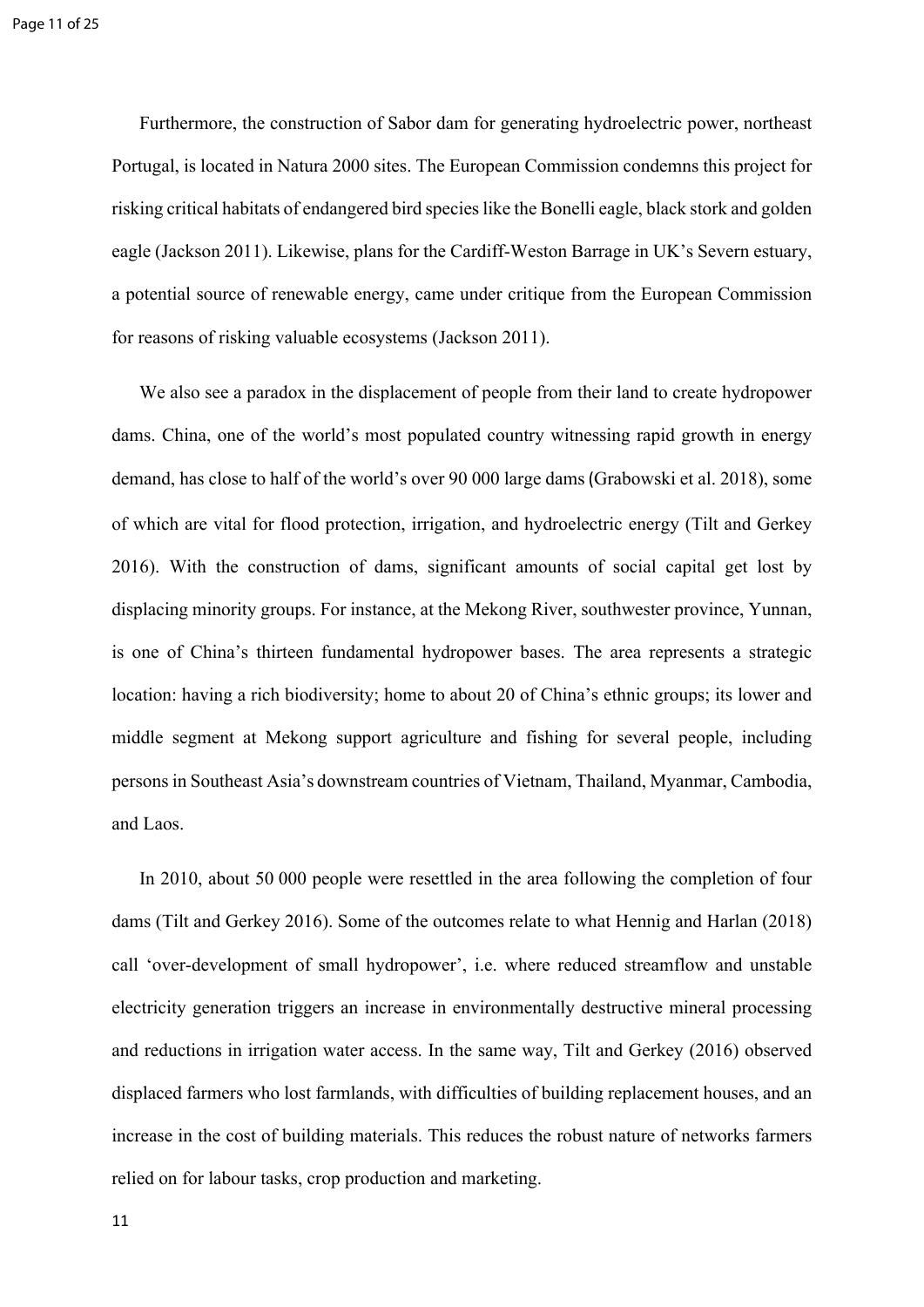Along similar lines, the World Commission on Dams, under the umbrella of the World Conservation Union and the World Bank, emphasizes that despite the contribution of dams to human development, they have brought negative effects on people (Tilt and Gerkey 2016). On the case of disasters, corporations and governments face the difficulty of inadequate life cycle cost assessments of dams, and the difficulty to accurately prevent the collapse of dams, despite mechanisms for cost efficient means of long-term infrastructural development (Grabowski et al. 2018). This problem might be based on little understandings about complex systems (Underdal 2010), and the contested situation between the rights of indigenous people on the land and the commercial interest of hydro-power dam companies (Moreira et al. 2019). Brazil in January 2019 witnessed one of its most catastrophic mining accident in history, when a dam in Brumadinho, in the southeast of Brazil, collapsed killing at least 157 people (Zimmermann 2019). Earlier in 2015, a similar incident occurred. The mine-tailing dam owned by Samarco Corporation, collapsed producing a wave of toxic mud across the Doce River in Brazil, killing 20 people, and damaging biodiversity (Garcia 2016).

# 3. Rethinking anthropological options as a way forward

There is therefore a need to think more carefully about environmental governance and to reconsider culturally appropriate ways to sustain the knowledge systems of societies. A few suggestions come into mind:

### *3.1. Improving the effectiveness of international frameworks*

Firstly, the effective realisation of international guidelines for climate change adaptation will entail embracing grass roots values for transferring knowledge and interpreting laws, i.e. a contextual basis of what anthropologists see as the materiality and symbolic meanings of space, through social practices, planning, and science (West et al. 2006). We further contend that the effectiveness of international frameworks necessitates what Chiapella et al. (2019) propose as addressing 'bias' in the knowledge base.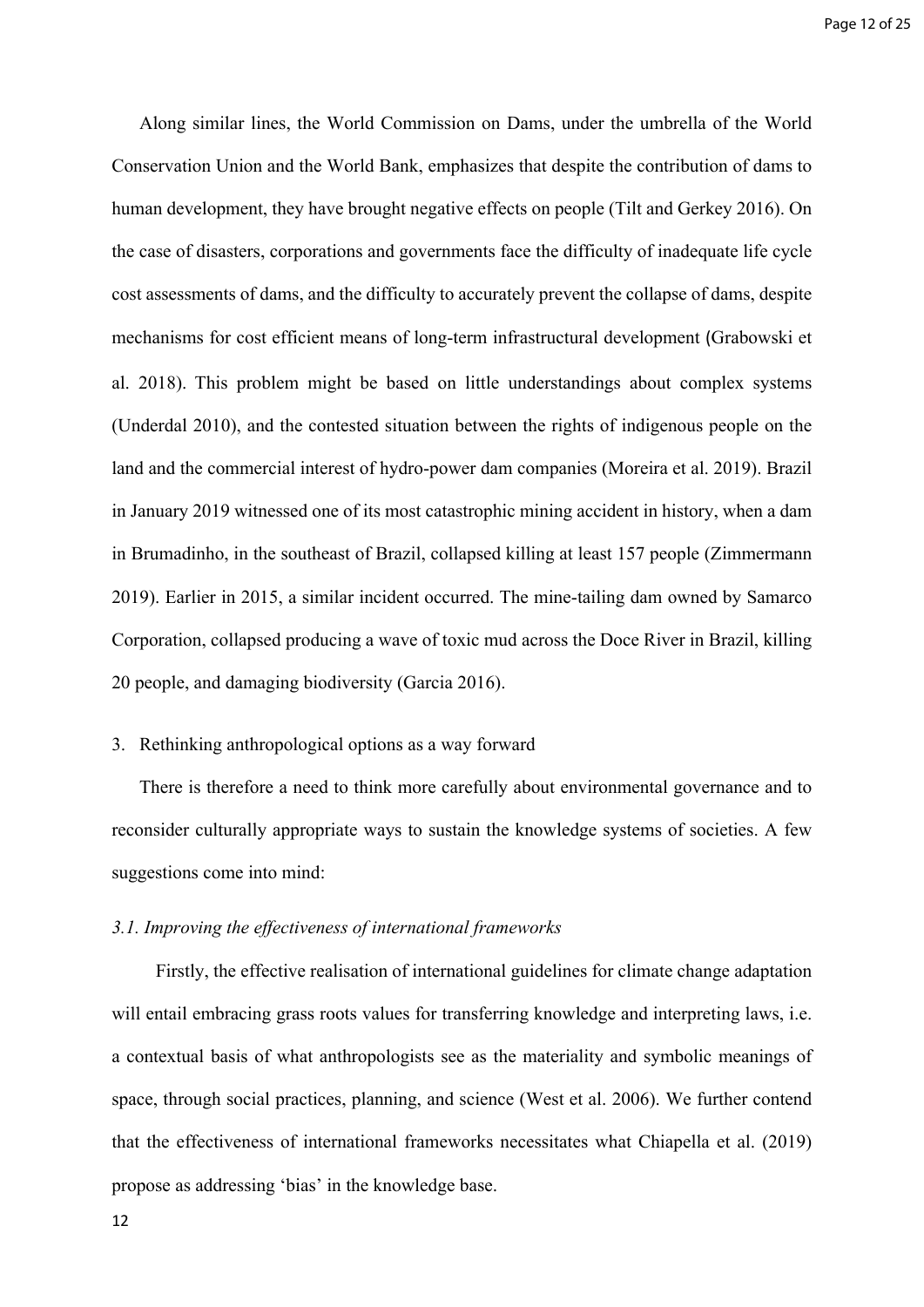An example of this bias, can be seen in the last three decades, where the focus has been on cementing bilateral agreements through globalized governance, with little attention to culturally appropriate ways of acculturating such agreements at sub-national levels. For instance, the enforcement of the Convention on International Trade in Endangered Species (CITES) in 1973 that began with the signatory of 80 countries and subsequently increased in terms of membership. What we see in common with CITES and other agreements of the UN is that they often do not take the place of national laws. Instead, they provide frameworks for member States who then adopt their own domestic legislations to implement these agreements. Regrettably, UN member States lacking financial and moral means of applying such frameworks in the long-term, as well as, those lacking domestic legislations and compliance often face penalties as in the example of CITES agreements (Sand 2013).

We would like to see States engaging with indigenous groups to improve 'negotiation strategies' at subnational levels, recognizing the place of 'local knowledge' in policy discourse, and giving space for equal access to collaborative governance processes, i.e. where all stakeholders involved in collaboration share equal power (Brisbois and de Loë 2016; Purdy 2012). One way of achieving this equality can be through governance coalition with other participants and when conveners of the collaborative process share their authority and tasks with other participants (Purdy 2012). For instance, the Torres Strait Island people in northern Australia inhabit one of the country's most significant reservoir for biodiversity facing environmental threats. To meet international frameworks for conservation, the North Australian Indigenous Land and Sea Management Alliance (NAILSMA) adopted an 'I-Tracker project' that engages indigenous rangers with field computers and CyberTracker software, to gather and manage environmental data (Kennett et al. 2010). While, indigenous rights to own and manage traditional land are paramount to the project, it enables data sharing to address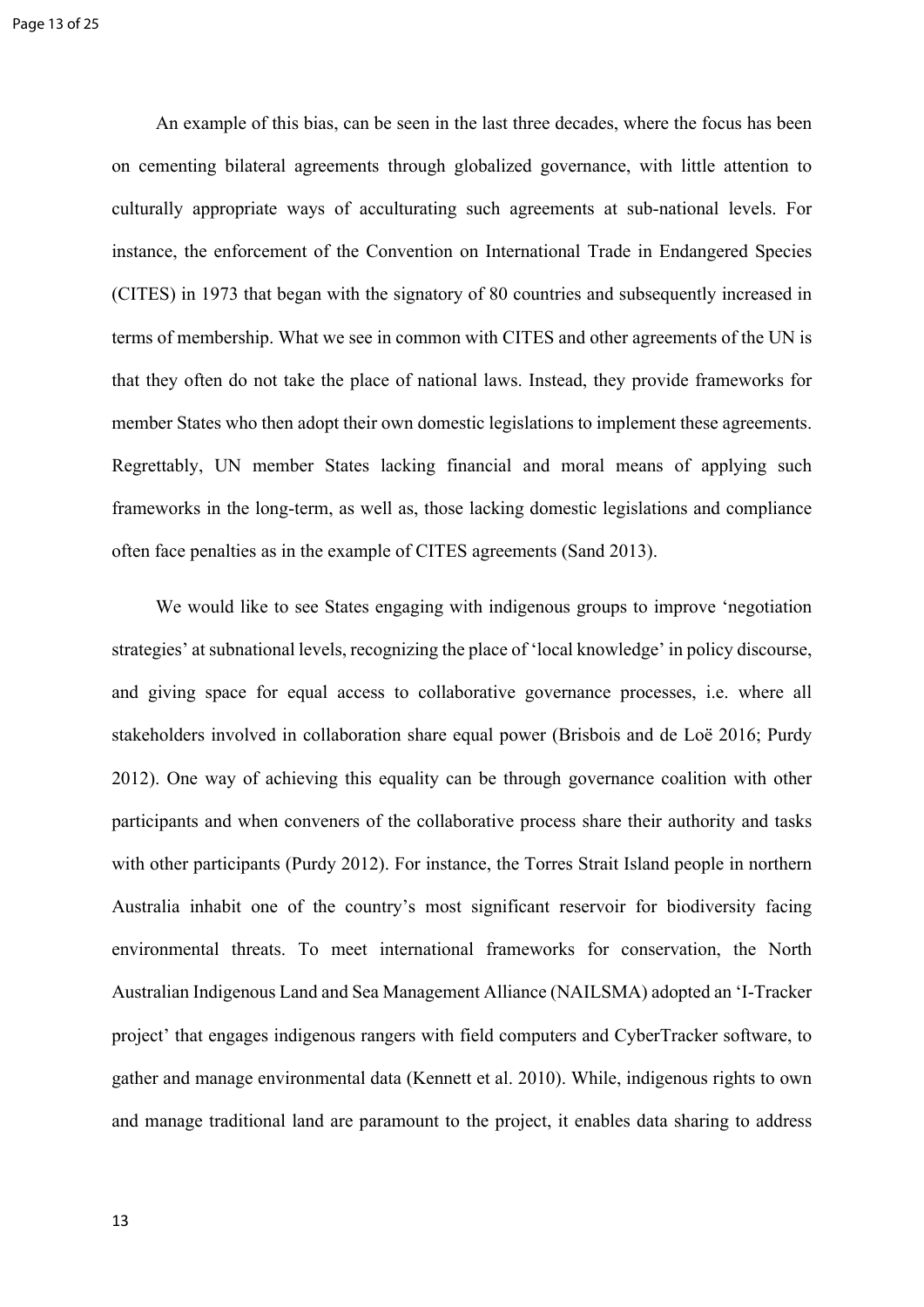Page 14 of 25

environmental issues at regional, national, and international level. This approach could equally be useful elsewhere.

# *3.2. Decision-making, science, and public opinion*

Secondly, the midpoint between science and public opinions about environmental change is crucial for resilience. From local people, taxpayers, to marginalized groups contributing to upkeep environmental policy, and for whom institutions design frameworks (Cottrell et al. 2016), it is essential that these groups be active in the decision-making and implementation process. Of course, the UN already ratified related principles among others, under the 1948 Universal Declaration of Human Rights (Brown 2016). Yet, humanities' progress remains critical in a changing world, with debates over land use and access to natural resources. See the works of Mercer (2019), Pyhälä et al. (2016), (Amatulli 2015), and (Feiring 2013) for more on the plight of some groups that require improvements in decision-making practices.

It has been observed by scholars of urban resilience that even when decisions on climate change might aim at remedying social challenges, it inherently produces inequalities among city inhabitants due to the legitimacy of actions that favour certain risks and ignore other risks (Rozance et al. 2019). These imbalances in decisions over science induces the vulnerability of communities to climate change (Grabowski et al. 2019). Amidst this problem, anthropological research will be useful to provide insights as to how conflicting knowledge systems come about and how people can wisely make these systems work better.

Already, we see reasonable options emerging from theories of sacred ecology (Berkes 2008), indigenous knowledge (Agrawal 2002; Blaser 2004), and urban resilience (Feagan et al. 2019). These theories pay particular attention to social practices that produce and use information – which anthropological studies can usefully harness in acknowledging the distinctive and culturally-based approaches for which the various knowledge systems of local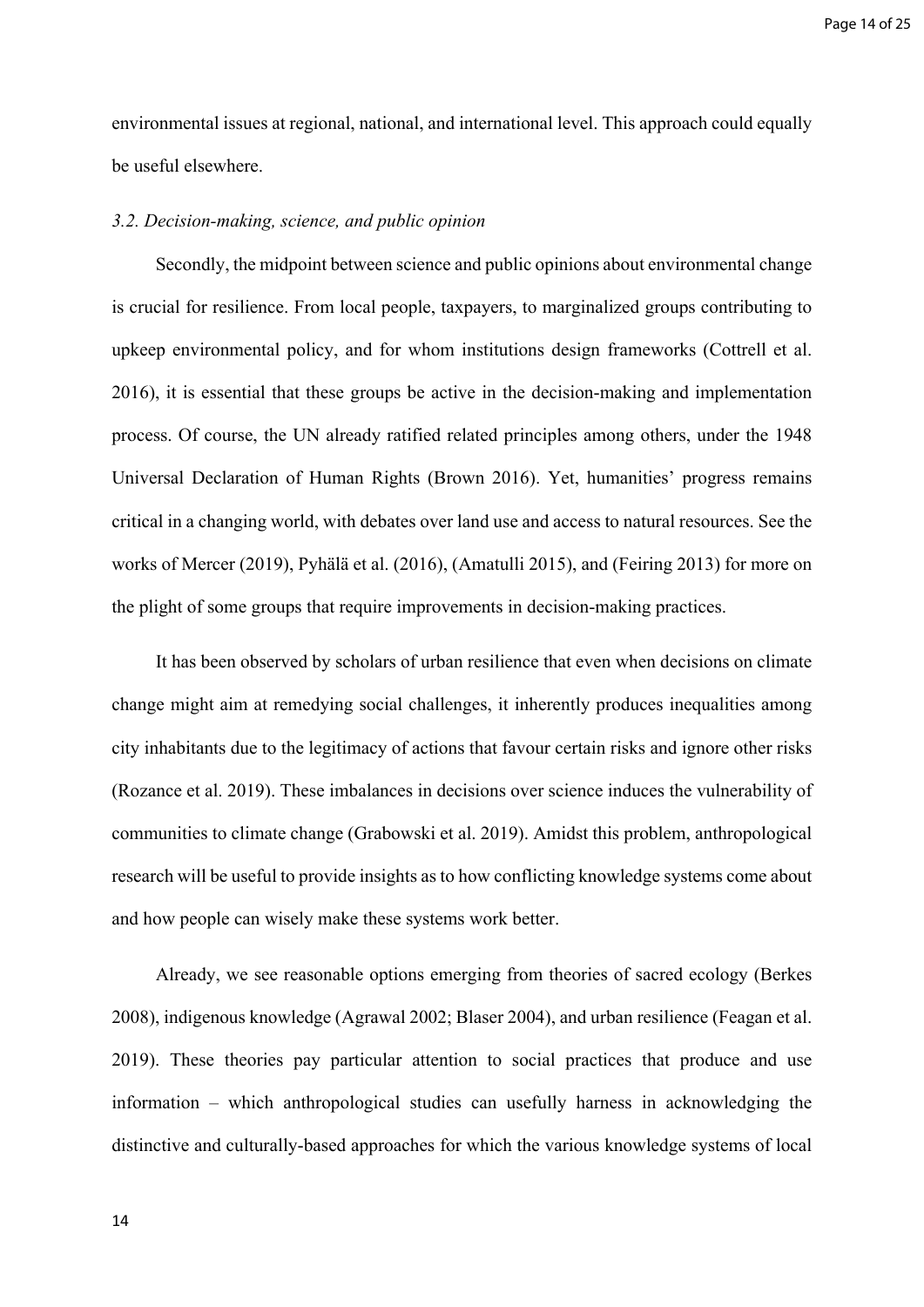people are utilized in efforts/decisions towards adaptation to dynamic environments. A focus on these lines of theory will be useful for advancing knowledge systems.

## *3.1. Incorporating social knowledge towards adaptive development*

Thirdly, we are living at a time when anthropocentric problems require new innovations and knowledge to foster new solutions to current gaps in resilience. This view is particularly shared in the work of Jennings and Hoffman (2019) stressing the paradox of scientists disengaging from social sciences that explain human role as drivers of ecosystems and limiting their focus on justifications of the natural sciences (e.g. biology, climate science, geophysics). This increases the complexity of environmental plans. Fellows (2019), an advocate for a Social Anthropocene, suggests a psychological basis for which understanding the inner self through human behaviour, could help reveal synergies for which we can sustainably live with the natural environment.

Consistent with the views outlined above, we observe one of such synergies in the case of 'development', a concept that has equally been used within the social sciences for studying the Anthropocene (Jennings and Hoffman 2019). Development presents an opportunity we can exploit to enhance the resilience of knowledge systems. Understanding that development as a concept often requires a proper inclusion/participation of several stakeholders (i.e. from State agencies, private institutions, local people, to international bodies) towards achieving certain goals, we emphasize that for attaining such resilience, negotiating environmental plans for adaptive development (renewable energy, conservation, agricultural mechanisation) must extend outside the realm of governments and corporations, to include a broader engagement of the local communities that have often been marginalized in development plans.

For instance, over the last decade, the arrangement of land deals between governments and corporations without comprehensive knowledge inclusion of local people in parts of Africa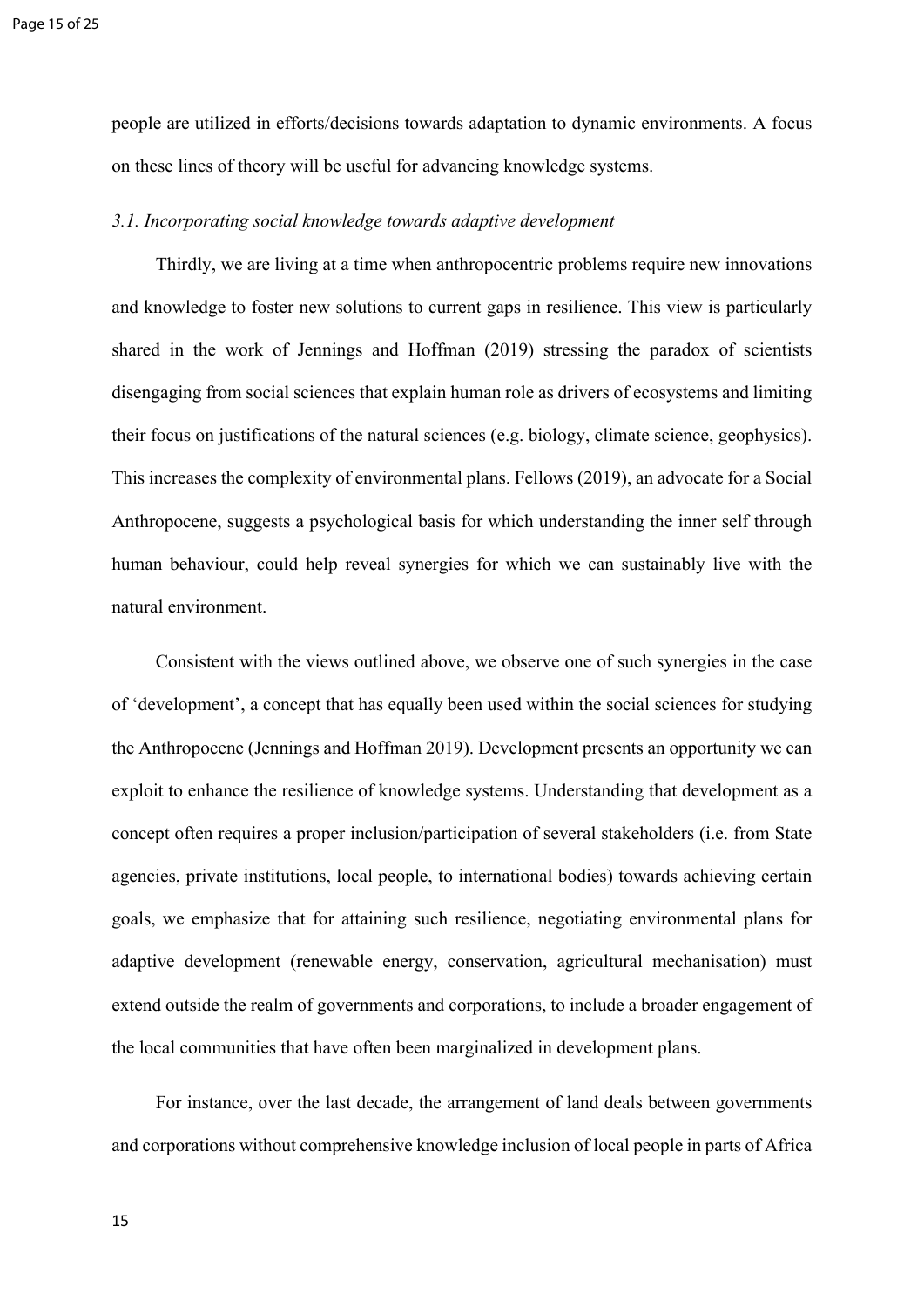led to adverse consequences. For instance, among the rural women in Ghana, Tanzania, and Zambia, regarding the displacement of people, land right concerns, marginalization of women and commercialized pressure on the land (Tandon and Wegerif 2013). Also, the notion of 'green grabbing' concerning large-scale land acquisitions by some authorities in the Cameroon government for protecting the environment at the detriment of local people (Batterbury and Ndi 2018). We see similar cases in Cambodia, Laos, Indonesia and Malaysia (Schoenberger et al. 2017).

To our opinion, governmental plans to acquire, use, transform, and evaluate adaptive development projects on land in less industrialized parts of the world, will equally require the knowledge of local people who have long been occupants of the land. Along the views of West et al. (2006), such an approach will help determine evaluation systems most vital in the spatial production of environment. Already, some of these observations exist in the management of sacred forests. For example, the Mijikenda people work along with officials of the Kenya National Museum in maintaining the Kaya sacred forest. While national laws indorse local authorities as trustees for Kaya lands, priorities of Mijikenda are paramount in activities among stakeholders (Githitho 2006).

Therefore, our anthropological view about the future of knowledge systems is that, as bilateral agreements continue to shape relations between emerging, economically advanced, and third world nations, the 'change' will be towards environmentally resilient schemes, e.g. Artificial Intelligence (AI), communication technology, renewable energy, cost efficient transportation means, and biodiversity protection, which are avenues for coping with societal challenges. While these schemes necessitate caution through checks, balances and accountability in environmental governance, corporations and governments need to take greater responsibility for the environmental costs and the impacts of projects they invest in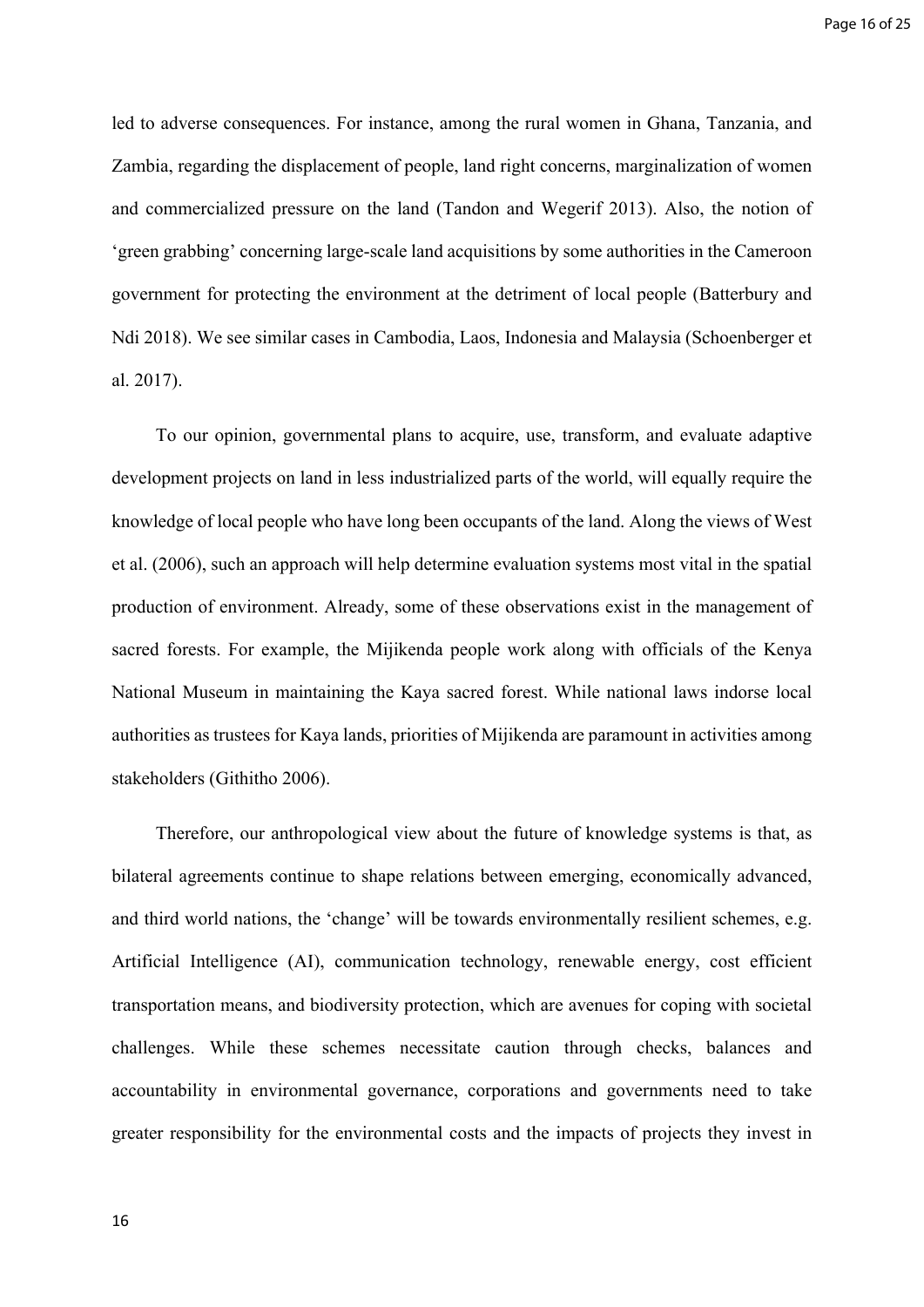(Garcia et al. 2016). Additionally, they will have to put the growing needs of citizens and indigenous population at the core of resilient policies.

4. Conclusion

This paper explored the unintended consequences of resilient environmental governance from a global perspective, including climate policy and the course of geopolitics which we denote as paradoxical gaps. To support our argument, we examined concerns about protected areas, climate change mitigation, and hydropower investment using case-specific evidence in Canada, South and Central America, Africa, Southeast Asia, Australia and Europe. Our paper showed that, while environmental governance aims at strengthening the adaptive capacity of societies, it does so inconsistently at multinational and sub-national levels of society, i.e. through the displacement of people in and around conservation sites, political divisions in climate change discourse, and crises surrounding hydropower dams.

This perspective paper leaves many open questions that anthropological research, including ethical efforts of transparency, credibility, flexibility and the greater responsibility of governments and corporations, can help to resolve. Along these lines, we maintain that while international frameworks for environmental governance remain crucial for resilience, States need to improve negotiation strategies at sub-national levels too. To do this effectively would entail recognizing a grass roots basis for interpreting laws. Although this might be difficult to achieve where imbalances of power exist, we encourage governments to address public opinions about climate change at the core of resilience policies. This might offer useful insights about evaluating knowledge systems towards adaptive development in today's changing world.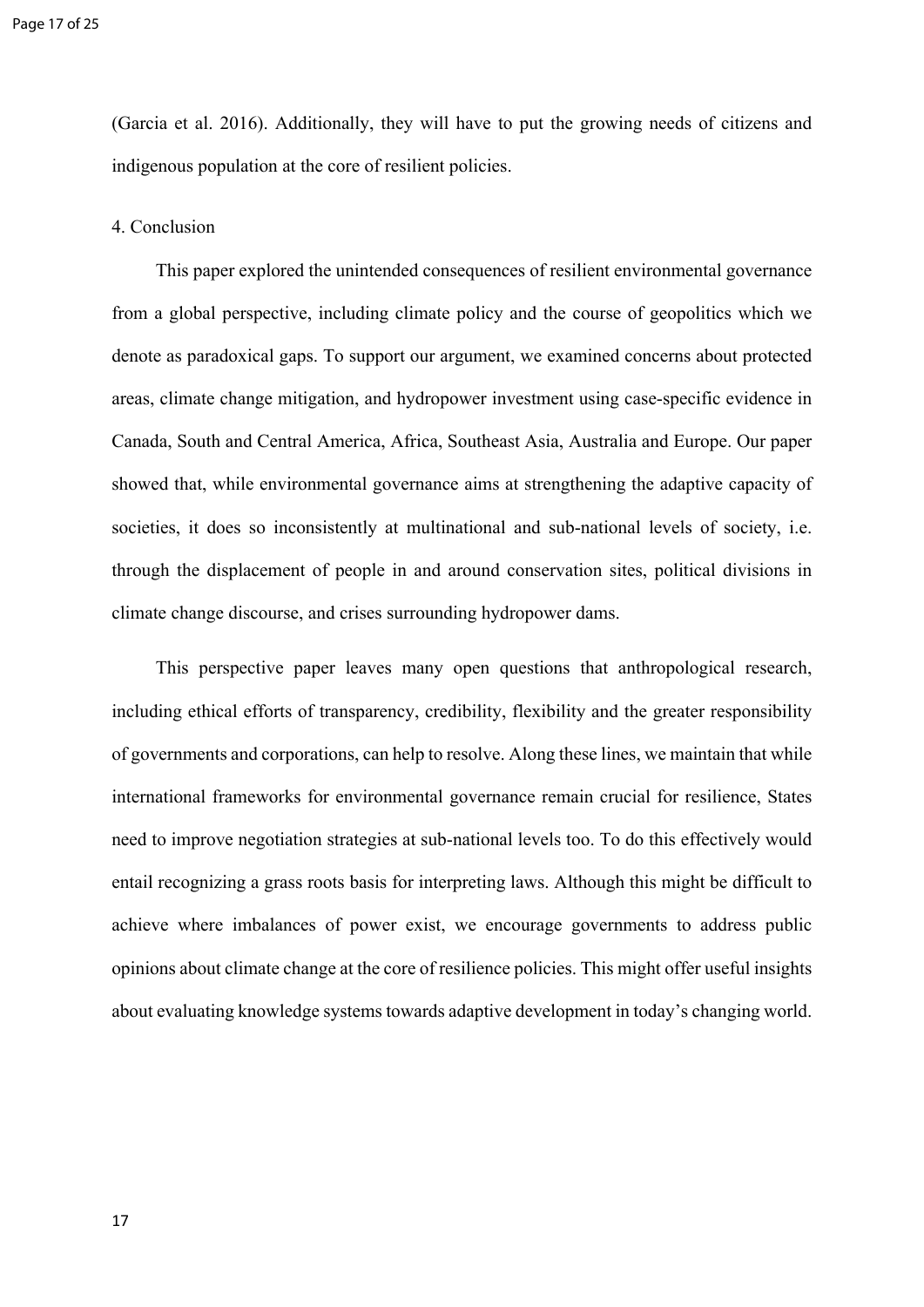## Acknowledgements

We wrote this paper in response to debates about the resilience framework at a time when the global discourse of environmental change is largely polarize. The authors want to thank colleagues at the Anthropology Research Group of the Arctic Centre in Rovaniemi, Finland, and the staff at the Graduate School thematic programme, Communities and Changing Work, University of Lapland, for the support they continue to offer in our task as researchers. Our gratitude to the Journal's Editors and anonymous Reviewers for their comments.

## References

Agrawal, A. 2002. Indigenous knowledge and the politics of classification. International Social Science Journal 54(173): 287-297.

Amatulli, G. 2015. The legal position of the Sami in the exploitation of mineral resources in Finland, Norway and Sweden. Institute for Human Rights. Åbo Akademi University, Finland. Batterbury, S., and Ndi, F. 2018. Land grabbing in Africa. In The Routledge Handbook of African Development. Edited by Binns, J.A., Lynch, K., and Nel, E. London: Routledge.

Barros, N., Cole, J. J., Tranvik, L. J., Prairie, Y. T., Bastviken, D., Huszar, V. L., and Roland, F. 2011.Carbon emission from hydroelectric reservoirs linked to reservoir age and latitude. Nature Geoscience 4(9): 593.

Berkes, F. 2008. Sacred ecology. New York: Routledge.

Blaser, M., Feit, H., and McRAE, G. 2004. In the way of development. Indigenous people, life projects, and globalization. London: Zed Books Ltd.

Brockington, D., Howland, O., Loiske, V-M., Mnzava, M., and Noe, C. 2018. Economic growth, rural assets and prosperity: exploring the implications of a 20-year record of asset growth in Tanzania. Journal of Modern African Studies 56(2): 217-243.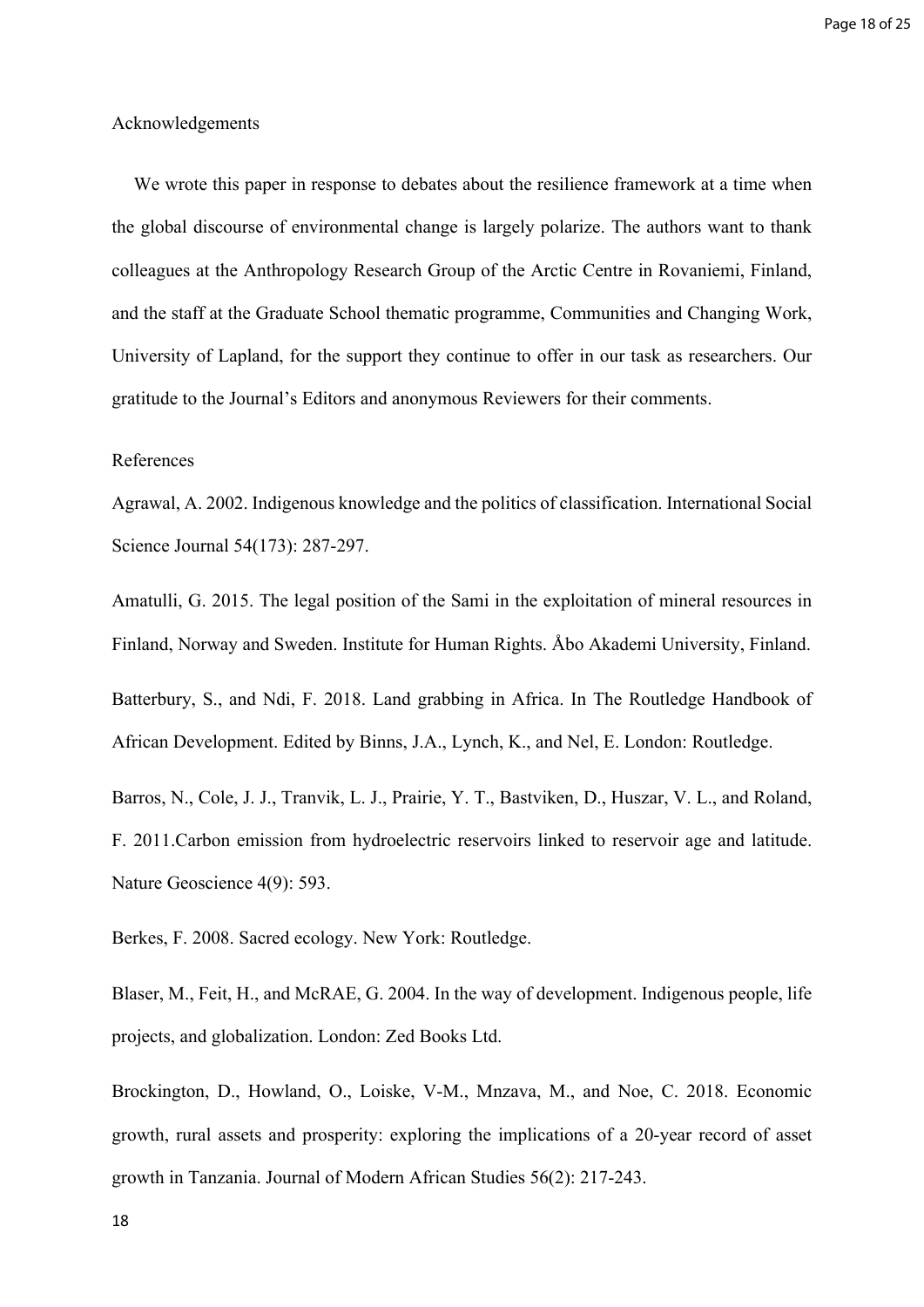Brown, G. *(Editor)*. 2016. The Universal Declaration of Human Rights in the 21<sup>st</sup> century: a living document in a changing world. Cambridge: Open Book Publishers.

Brisbois, M. C., and de Loë, R. C. 2016. Power in collaborative approaches to governance for water: A systematic review. Society & Natural Resources 29(7): 775-790.

Chiapella, A.M., Grabowski, Z.J., Rozance, M.A., Denton, A.D., Alattar, M.A., and Granek, E.F. 2019. Toxic Chemical Governance Failure in the United States: Key Lessons and Paths Forward. BioScience 69(8): 615-630.

Cote, M., and Nightingale, A. 2012. Resilience thinking meets social theory: situating social change in socio-ecological systems (SES) research. Progress in Human Geography 36(4): 475- 489.

Cottrell, J., Schlegelmilch, K., Runkel, M., and Mahler, A. 2016. Environmental tax reform in developing, emerging and transition economies. German Development Institute, Germany.

Cunha, M.P. e., and Putnam, L.L. 2019. Paradox theory and the paradox of success. Strategic Organization 17(1): 95-106.

De Weck, O. L., Roos, D., and Magee, C. L. 2011. Engineering systems: Meeting human needs in a complex technological world. Cambridge: Mit Press.

Degefu, D., He, W., and Zhao, J. 2015. Hydropower for sustainable water and energy development in Ethiopia. Sustainable Water Resources Management 1(4): 305-314.

Feagan, M., Matsler, M., Meerow, S., Muñoz-Erickson, T.A., and Miller, C.A. 2019. Redesigning knowledge systems for urban resilience. Environmental Science & Policy  $00(00):1-6.$ 

Fellows, A. 2019. Gaia, Psyche and Deep Ecology. Navigating Climate Change in the Anthropocene. London: Routledge.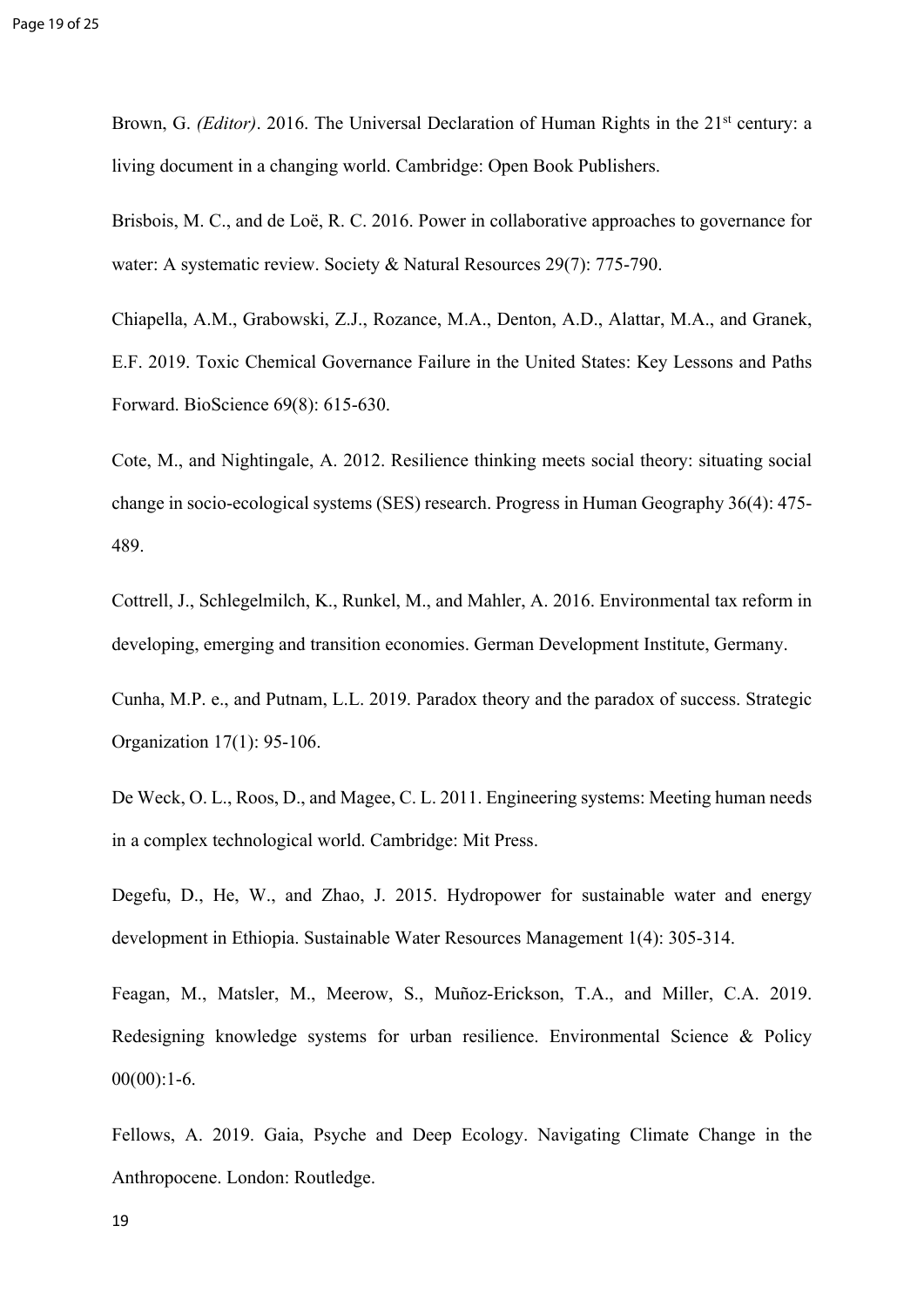Feiring, B. 2013. Indigenous peoples' rights to lands, territories and resources. International Land Coalition (ILC), Rome.

Fernandez-Llamazares, A., Diaz-Reviriego, I., Luz, A., Cabeza, M., Pyhälä, A., and Reyes-Garcia, V. 2015. Rapid ecosystem change challenges the adaptive capacity of local environmental knowledge. Global Environmental Change 31: 272-284.

Friedman, L., and Thrush, G. 2019. Liberal Democrats formally call for a 'Green New Deal,' giving substance to a rallying cry. The New York Times. Available from https://www.nytimes.com/2019/02/07/climate/green-new-deal.html [accessed 19 February 2019].

Garcia, L., Ribeiro, D., Roque, F., Ochoa-Quintero, J., Laurance, and W. 2016. Brazil's worst mining disaster: corporations must be compelled to pay the actual environmental costs. Ecological Applications 27(1): 5-9.

Githitho, A. 2006. The sacred Mijikenda Kayas of coastal Kenya: evolving management principles and guidelines. In Conserving Cultural and Biological Diversity: The role of Sacred Natural Sites and Cultural Landscapes. Edited by Lee C, Schaaf T. Proceedings of the Tokyo symposium. UNESCO Division of Ecological and Earth Sciences, Japan.

Goldman, M., 2011. Strangers in their own land: Maasai and wildlife conservation in Northern Tanzania. Conservation and Society 9, 65-79.

Grabowski, Z. J., Chang, H., and Granek, E. F. 2018. Fracturing dams, fractured data: Empirical trends and characteristics of existing and removed dams in the United States. River Research and Applications 34(6): 526-537.

Grabowski, Z.J., Klos, P.Z., and Monfreda, C. 2019. Enhancing urban resilience knowledge systems through experiential pluralism. Environmental Science & Policy 96: 70-76.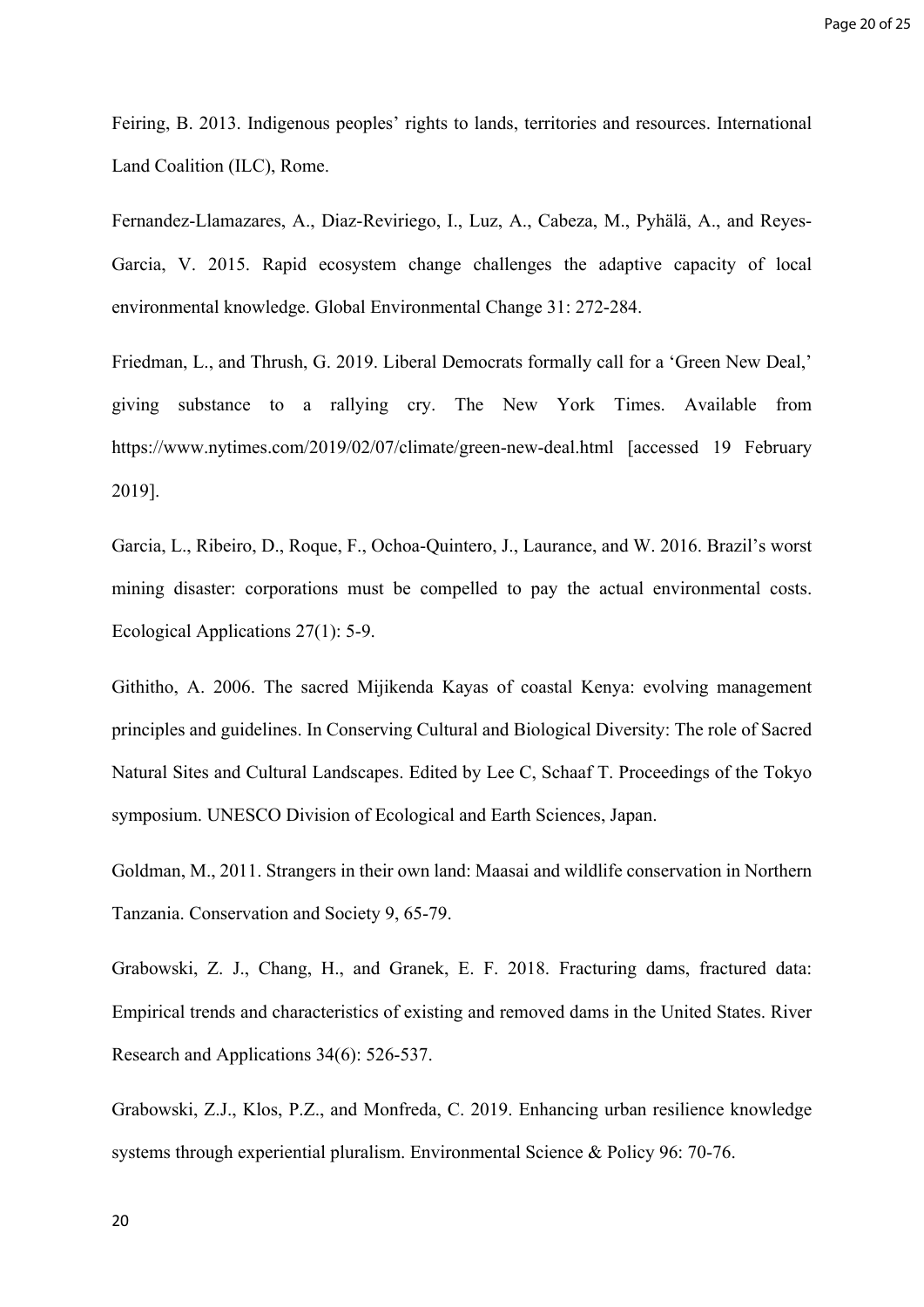Gregorioa, M., Fatorellia, L., Paavolaa, J., Locatelli, B., Pramova, E., Nurrochmat, D., May, P., Brockhaus, M., Sari, I., and Kusumadewi, S. 2019. Multi-level governance and power in climate change policy networks. Global Environmental Change 54: 64-77.

Hennig, T., and Harlan, T. 2018. Shades of green energy: geographies of small hydropower in Yunnan, China and the challenges of over-development. Global Environmental Change 49: 116-128.

Hosseini, S., Barker, K., and Ramirez-Marquez, J. E. 2016. A review of definitions and measures of system resilience. Reliability Engineering & System Safety 145: 47-61.

Jackson, A. 2011. Renewable energy vs. biodiversity: policy conflicts and the future of nature conservation. Global Environmental Change 21: 1195-1208.

Jennings, P.D., and Hoffman, A.J. 2019. Three Paradoxes of Climate Truth for the Anthropocene Social Scientist. Organization and Environment 00(0): 1-13.

Jones, K., Venter, O., Fuller, R., Allan, J., Maxwell, S., Negret, P., and Watson, J. 2018. Onethird of global protected land is under intense human pressure. Science, 360(6390): 788-791.

Kennett, R., Jackson, M., Morrison, J., and Kitchens, J. 2010. Indigenous rights and obligations to manage traditional land and sea estates in north Australia: the role of indigenous rangers and the I-Tracker project. Policy Matters 17: 135-142.

Kousser, T., and Tranter, B. 2018. The influence of political leaders on climate change attitudes. Global Environmental Change 50: 100-109.

Leemans, S. 2017. Preventing paper parks: how to make the EU nature laws work. World Wildlife Fund (WWF), Brussels, Belgium. Available from <http://www.wwf.eu/?291910/Preventing-Paper-Parks> [accessed 6 March 2019].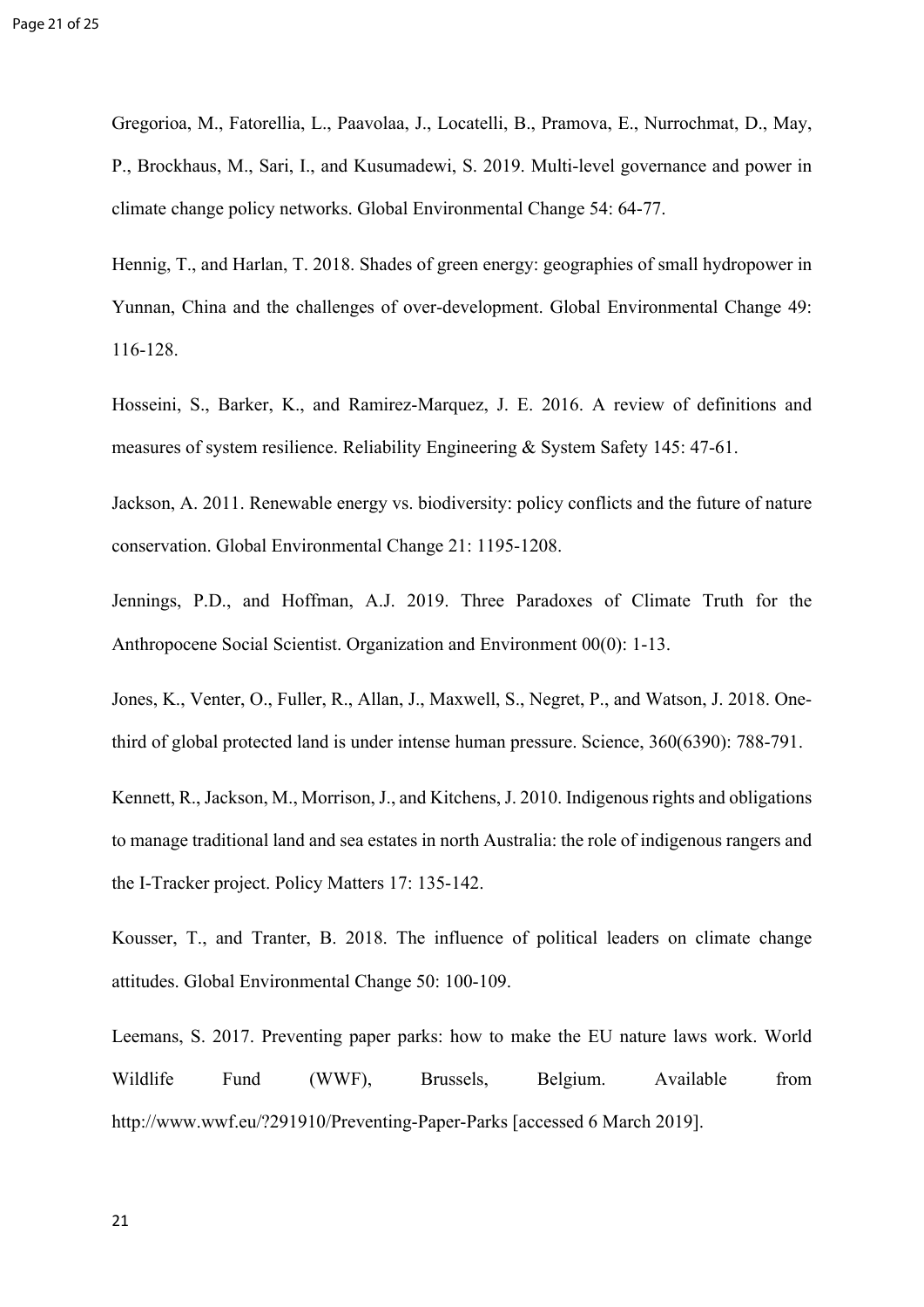MacKinnon, J., MacKinnon, K., Child, G., and Thorsell, J. 1986. Managing protected areas in the Tropics. Cambridge: IUCN Conservation Monitoring Centre, UK.

Massé, F. 2018. Anti-poaching's politics of (in)visibility: representing nature and conservation amidst a poaching crisis. Geoforum 98: 1-14.

McNab, R., and Ramos, V. 2007. Protected areas and human displacement: a conservation perspective. Working paper 29. Kent Redford: Wildlife Conservation Society (WCS) Institute.

Mercer, G., 2019. Beggars in our own land: Canada's First Nation housing crisis. The Guardian. Available from https://www.theguardian.com/cities/2019/mar/08/beggars-in-ourown-land-canadas-first-nation-housing-crisis [accessed 9 March 2019].

Mol, A. 2011. China's ascent and Africa's environment. Global Environmental Change 21: 785-794.

Mooney, C. 2012. The Republican brain: the science of why they deny science and reality. New Jersey: John Wiley & Sons, Inc.

Moreira, P. F., Gamu, J. K., Inoue, C.Y.A., Athayde, S. 2019. South–South Transnational Advocacy: Mobilizing Against Brazilian Dams in the Peruvian Amazon. Global Environmental Politics 19(1): 77-98.

Nadasdy, P. 2007. Adaptive co-management and the gospel of resilience. In Adaptive Comanagement: Collaboration, Learning and Multi-level Governance. Edited by Armitage, D., Berkes, F., Doubleday, N. Vancouver: UBC Press.

Nayeri, K. 2019. Opportunities and Challenges Posed by the Gilets Jaunes (Yellow Vests) Protests and the Sunrise Movement. Vancouver Ecosocialist Group, USA. Available at: http://ecosocialistsvancouver.org/article/opportunities-and-challenges-posed-gilets-jaunesyellow-vests-protests-and-sunrise-movement [accessed 9 September 2019].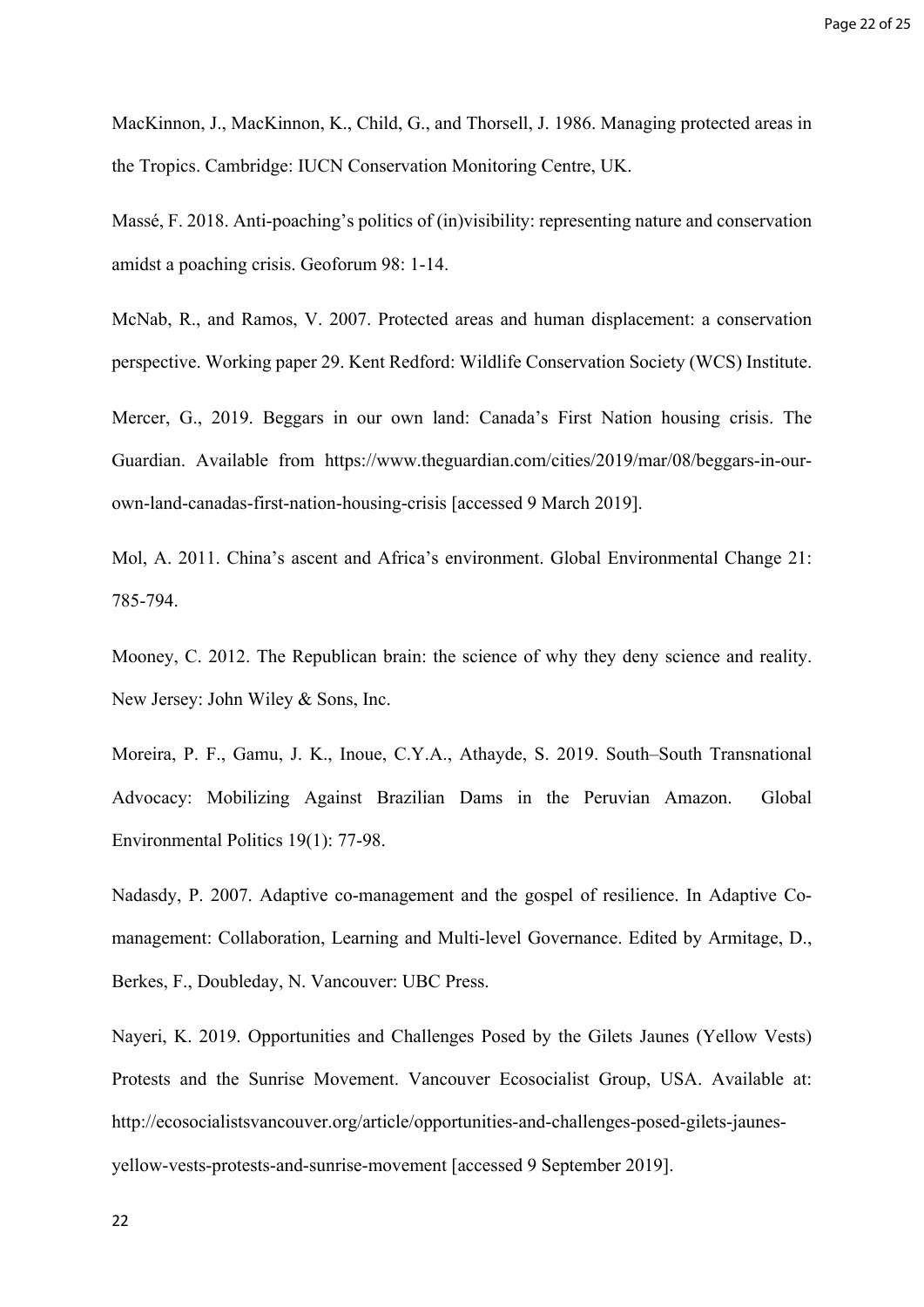Nemet, G., Jakob, M., Steckel, J., and Edenhofer, O. 2017. Addressing policy credibility problems for low-carbon investment. Global Environmental Change 42: 47-57.

Purdy, J. M. 2012. A framework for assessing power in collaborative governance processes. Public Administration Review 72(3). 409-417.

Pyhälä, A., Orozco, A., and Counsell, S. 2016. Protected areas in the Congo Basin: failing both people and biodiversity? Under The Canopy Series, the Rain Forest Foundation, UK.

Roberts, N. 2019. How Humans changed the face of the Earth. Science. Available at: https://www.sciencemagazinedigital.org/sciencemagazine/30 august 2019/ [accessed 10 September 2019].

Ranzani, A., Bonato, M., Patro, E., Gaudard, L., and De Michele, C. 2018. Hydropower future: between climate, renewable deployment, carbon and fuel prices. Water 10(1197): 1-17.

Rozance, M.A., Denton, A., Matsler, A.M., Grabowski, Z., Mayhugh, W. 2019. Examining the scalar knowledge politics of risk within coastal sea level rise adaptation planning knowledge systems. Environmental Science & Policy 99: 105-114.

Sand, P. 2013. Enforcing CITES the rise and fall of trade sanctions. Review of European, Comparative & International Environmental Law 22(3): 151-263.

Schoenberger, L., Hall, D., and Vandergeest, P. 2017. What happened when the land grab came to Southeast Asia? The Journal of Peasant Studies 44(4): 697-725.

Smyntyna, O. 2016. Cultural resilience theory as an instrument of modelling human response to global climate change. A case study in the North-Western Black Sea region on the Pleistocene-Holocene boundary. Riparia 2: 1-20.

Steffen, W., Rice, M., Hughes, L., and Dean, A. 2018. The good, the bad and the ugly: limiting temperature rise to 1.5ºC. Climate Council, Australia. Available from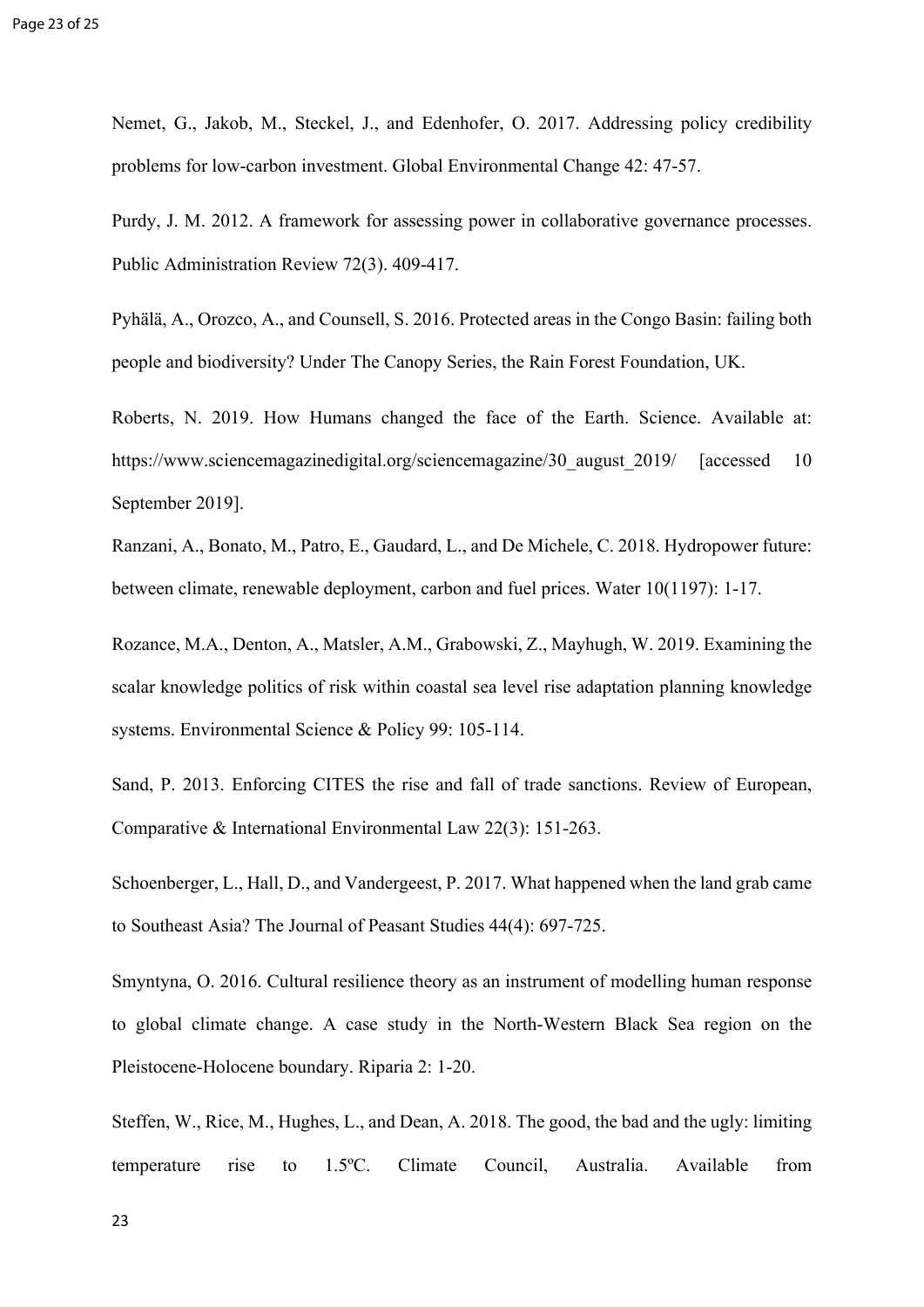<https://www.climatecouncil.org.au/wp-content/uploads/2018/10/CC-IPCC-report-1.pdf> [accessed 2 April 2019].

Tandon, M., and Wegerif, M. 2013. Promises, power and poverty: corporate land deals and rural women in Africa. Oxfam International. Available from https://policypractice.oxfam.org.uk/publications/promises-power-and-poverty-corporate-land-deals-andrural-women-in-africa-279252 [accessed 8 March 2019].

Tilt, B., and Gerkey, D. 2016. Dams and population displacement on China's Upper Mekong River: implications for social capital and social ecological resilience. Global Environmental Change 36: 153-162.

Underdal, A. 2010. Complexity and challenges of long-term environmental governance. Global Environmental Change 20: 386-393.

United Nations Environmental Programme. 2018. *Emissions Gap Report*. Available at: http://wedocs.unep.org/bitstream/handle/20.500.11822/26895/EGR2018\_FullReport\_EN.pdf ?isAllowed=y&sequence=1 [accessed 28 February 2019].

Walker, B., and Salt, D. 2012. Resilience thinking: sustaining ecosystems and people in a changing world. Washington DC: Island Press.

Weichselgartner, J. 2015. Geographies of resilience: challenges and opportunities of a descriptive concept. Progress in Human Geography 39(3): 249-267.

West, P., Igoe, J., and Brockington, D. 2006. Parks and people: The social impact of protected areas. Annual Review of Anthropology 35: 251-277.

Wiest, S., Raymond, L., and Clawson, R. 2015. Framing, partisan predispositions, and public opinion on climate change. Global Environmental Change 31: 187-198.